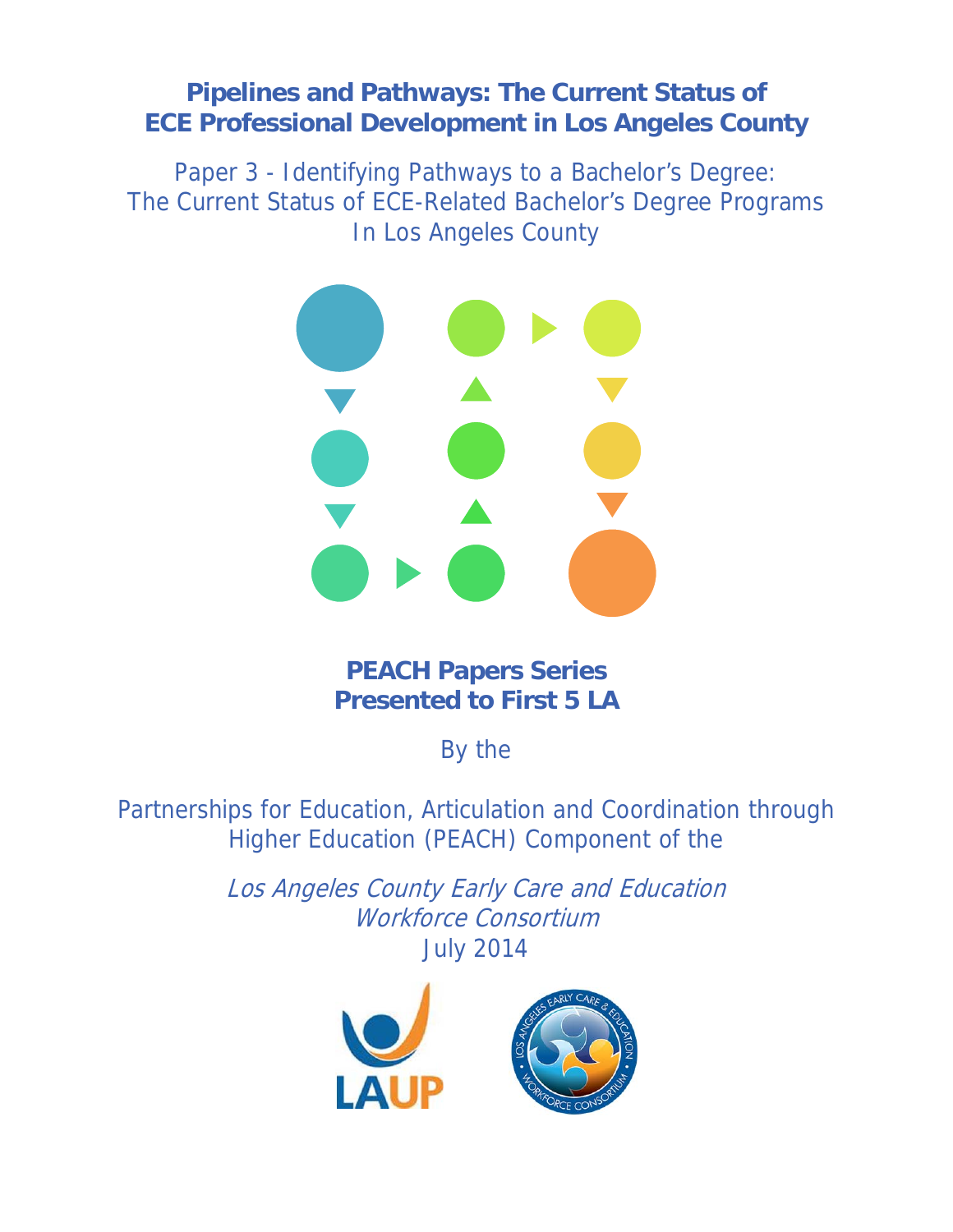# **Contributors to the PEACH Papers include:**

**Sloane Lefkowitz Burt PEACH, Editor** 

**Jan Fish PEACH, Consultant** 

**Toni Isaacs PEACH Program, Coordinator** 

**Yvonne Bailey Cal Poly Pomona** 

**Julie Benavides East Los Angeles College** 

**John Berndt LACOE 1 - Head Start** 

**Kathleen Bimber Los Angeles City College** 

**LaShawn Brinson Los Angeles Southwest College** 

**Stephen Bryant Cal Poly Pomona** 

**Edilma Cavazos PITC** 

**Kathi Cliff Los Angeles Southwest College** 

**Zee Cline CSU Chancellor's Office** 

**Alma Cortes UCLA** 

**Eileen Friscia Child Care Resource Center** 

**Allison Fuligni CSU, Los Angeles** 

**Kim Hall First 5 LA** 

 $\overline{a}$ 

**Denise Kennedy University of La Verne**  **Tara Henriquez LAUP** 

**Nancy Hurlbut Cal Poly Pomona** 

**Gary Huff Los Angeles Valley College** 

**Jacqueline Lopez LACOE** 

**Julia Love LAUP** 

**Abigale Jewkes Cal Poly Pomona** 

**Beth Kleinman LAUP** 

**Terri Lamb LAUP** 

**Rose Maina Los Angeles Trade Tech College** 

**Laura Manson Santa Monica College** 

**Sondra Moe Rio Hondo College** 

**Jennifer Montgomery El Camino College** 

**Joyce Munsch CSU, Northridge** 

**Christina Nigrelli Zero to Three** 

**Deborah Owens Glendale Community College** 

**Donna Rafanello Long Beach City College** 

**Marni Roosevelt Los Angeles Valley College** 

**George Philipp West Ed- E3 Institute** 

**Marni Roosevelt Los Angeles Valley College** 

**Barbra Rosner Pierce College** 

**Catalina Sanchez LACOE** 

**Judy Sanchez LACOE** 

**Ande Sanders Antelope Valley College** 

**Sharon Seidman CSU, Fullerton** 

**Janice Silver Los Angeles Mission College** 

**Cindy Stephens College of the Canyons** 

**Fiona Stewart Child Care Alliance of Los Angeles** 

**Linda Stroud Pasadena City College** 

**Dean Tagawa LAUSD ECE Division** 

**Rick Tuveson CSU, Long Beach** 

**Kathy Watanabe Mt. San Antonio College** 

**Amy Williams Banfield LAUP** 

**Kisha Williamson Mt. San Antonio College** 

**Randi Wolfe Tikkun Consulting** 

Explanations of the acronyms used for the organizations/agencies are provided in the reference section.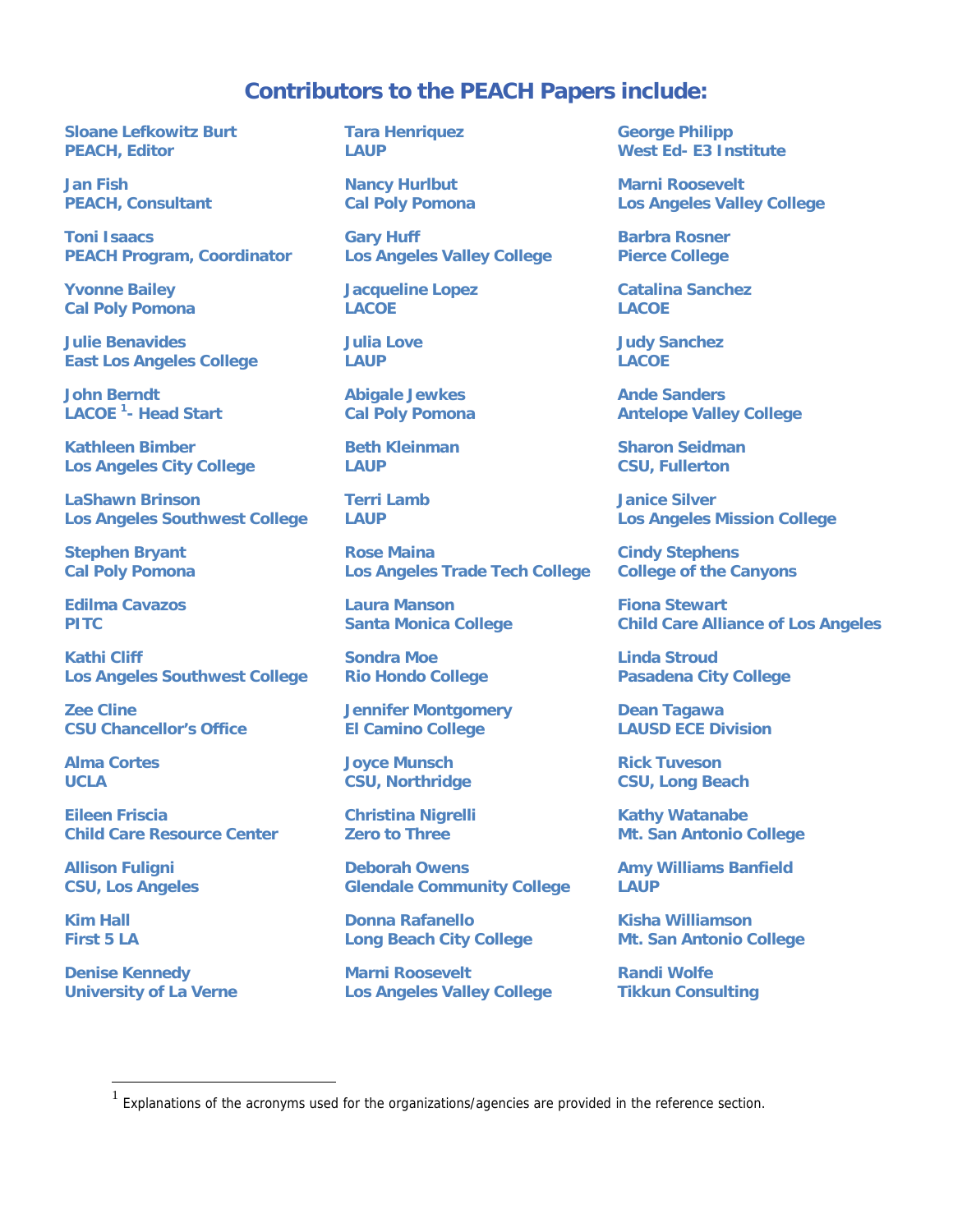# **PEACH Paper 3**

 $\overline{a}$ 

# **Identifying Pathways to a Bachelor's Degree: The Current Status of ECE-Related Bachelor's Degree Programs in Los Angeles County**

# **PEACH**

Partnerships for Education, Articulation and Coordination through Higher Education (PEACH), is the higher education component of the Los Angeles County Early Care and Education Workforce Consortium. PEACH is funded by the First 5 Commission of Los Angeles County (First 5 LA) for a 5-year period (2011- 2016) and administered by Los Angeles Universal Preschool (LAUP). PEACH currently includes Early Childhood Education/Child Development faculty representatives from fourteen Los Angeles county community colleges, 4 California State University (CSU) campuses, University of California, Los Angeles (UCLA) and 2 private universities (University of La Verne and Pepperdine University).

The mission of PEACH is to strengthen existing, and support the development of new and enhanced, academic professional development pathways and related education programs for both the current and future early care and education<sup>2</sup> (ECE) workforce in Los Angeles County. The goals of PEACH focus on supporting the establishment and/or improvement of (a) the articulation of ECE-related<sup>3</sup> courses and academic degree programs from high school to community college, from community college to 4-year campus, and from a baccalaureate program to graduate study in ECE/Child Development; (b) the alignment of ECE-related courses with similar content from one institution of higher education (IHE) to another (e.g., course content, level of content, and similar course numbering); (c) existing and new ECErelated BA/BS programs; (d) advocacy for the development and approval of an ECE credential for

 $2$  There is a current shift in the field from using the term early *childhood* education when referring to ECE, to using early care and education. While ECE is used throughout the PEACH Papers all efforts were made to accurately reflect each program, agency or IHE's use of the term.

 $3$  ECE-related refers to disciplines that may address similar topics (e.g., child development, human development, developmental psychology, child and family studies) but are not directly focused on early childhood education or care and education. ECE professionals may receive degrees and/or training in these related disciplines.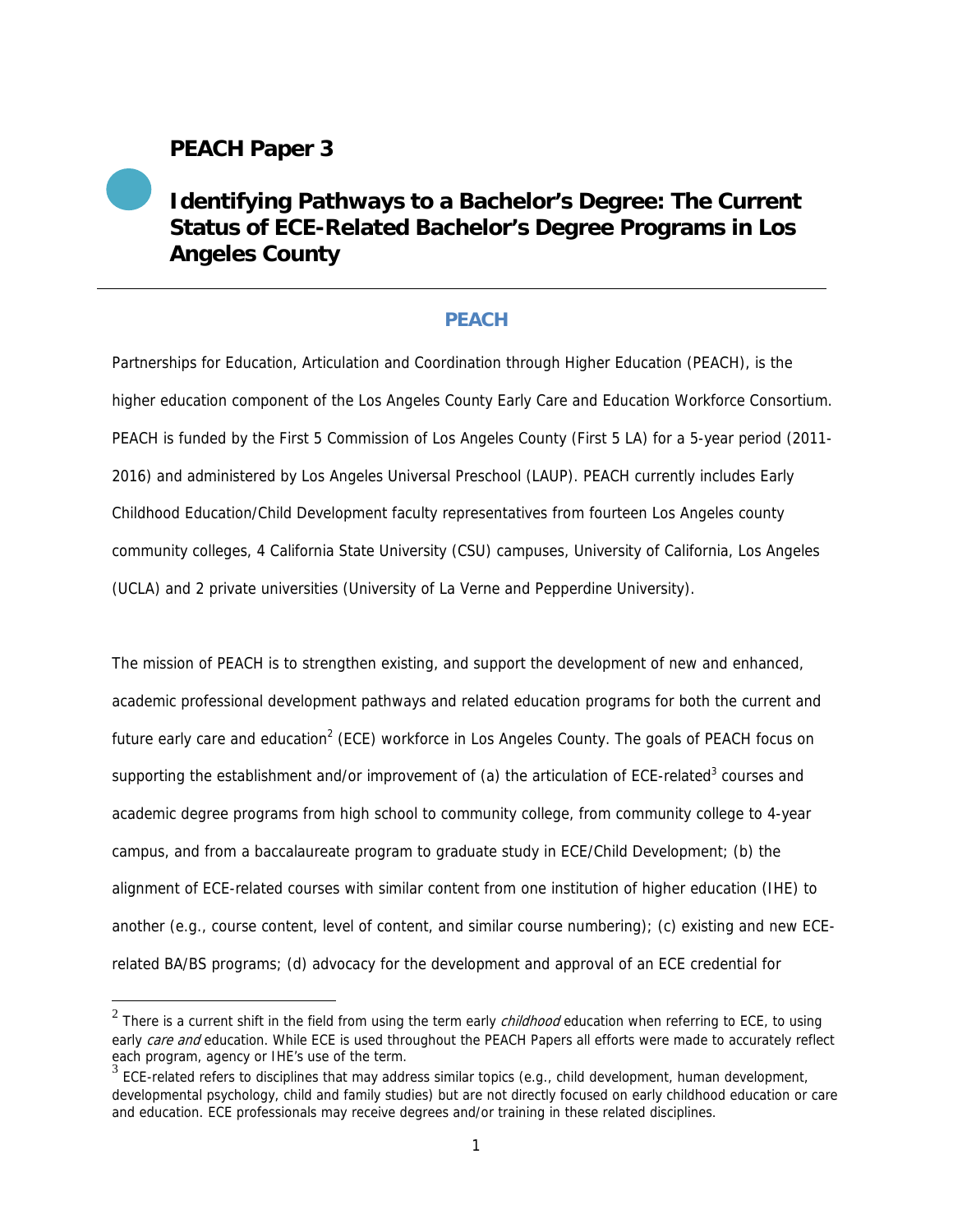professionals working with the youngest children, 0 to 8-years-of-age); (e) support for the development of an ECE-specific doctoral program in Los Angeles County; and (f) recommendations for increased codification of professional preparation of ECE trainers.

#### **PEACH Paper Series**

PEACH Paper 3 - Identifying Pathways to a Bachelor's Degree: The Current Status of ECE-Related Bachelor's Degree Programs in Los Angeles County is one in a series of six developed by the PEACH partners to describe the current status of professional development programs in IHEs in Los Angeles County as well as other elements of the professional preparation of the current and future ECE workforce.

The entire series includes the following related topics:

PEACH Paper 1 - Preparing the Foundation: Strengthening the ECE Workforce through the Professional Development System and Early Childhood Educator Competencies

PEACH Paper 2 - Joining Pipelines: Articulation and Alignment Between and Among the California Community Colleges, the California State University System, and Private Universities in Los Angeles **County** 

PEACH Paper 3 - Identifying Pathways to a Bachelor's Degree: The Current Status of ECE-Related Bachelor's Degree Programs in Los Angeles County

PEACH Paper 4 - Constructing New Routes: Considerations for the Development of an ECE Credential PEACH Paper 5 - Completing the System: The Current Status of ECE Doctoral and Master's Degree Programs in Los Angeles County

PEACH Paper 6 - Checking for Flow: The Current Status of ECE Training and ECE Trainer Competencies

PEACH Papers have been developed to provide background information to guide PEACH's work. The research, preparation and analysis for each paper in this series has been designed and conducted by PEACH partners. It should be noted that the information provided in the PEACH Papers represents a "snapshot in time" and are reflective of the PEACH authors' knowledge and understanding as of July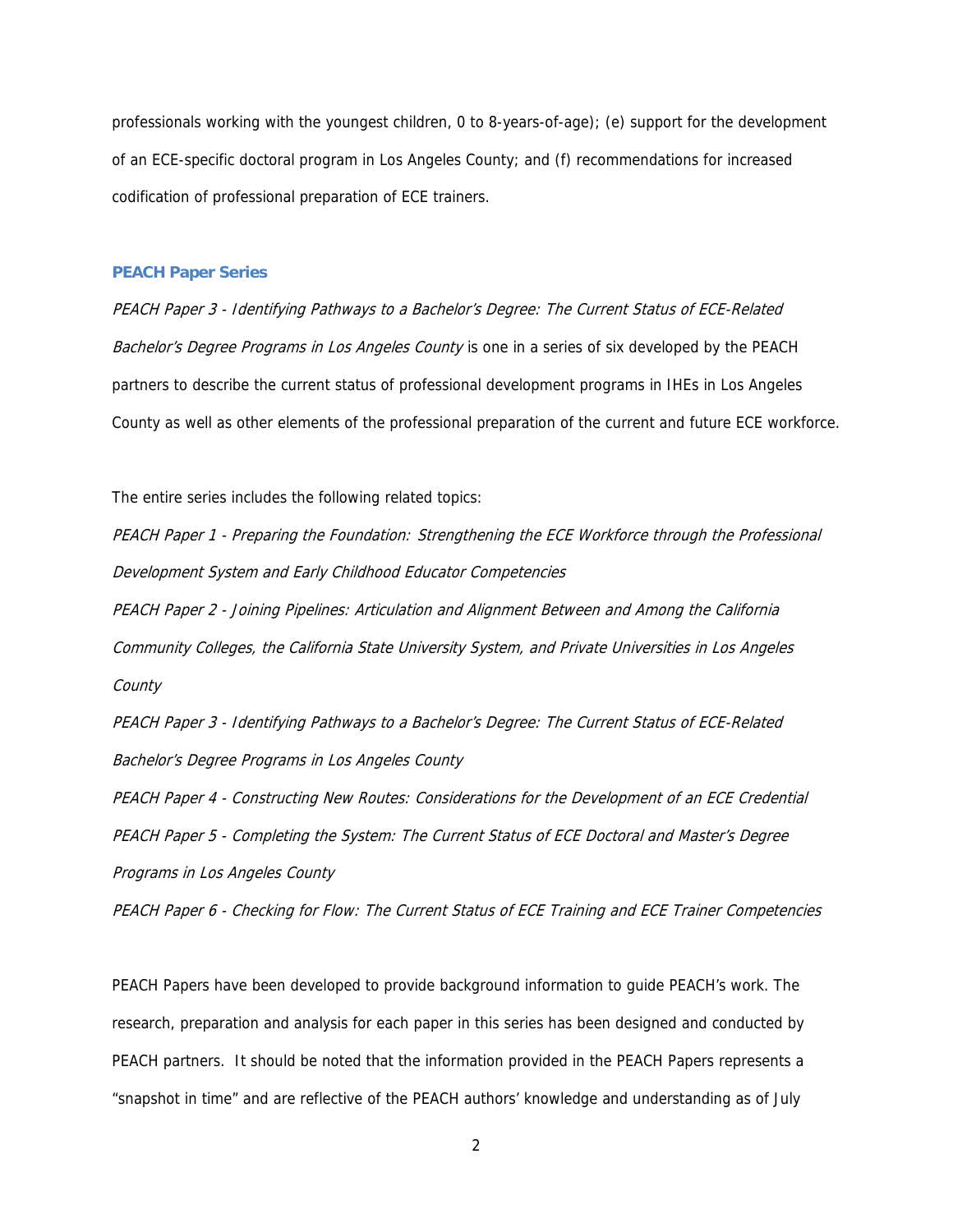2014. Our hope is that the information and analysis contained in the papers will serve to inform and inspire those involved in current systems efforts related to ECE workforce development in Los Angeles County, throughout California and beyond.

#### **Purpose of PEACH Paper 3**

With increasing attention to the quality of early care and education (ECE) programs and the related quality of teaching, researchers, practitioners and policymakers alike have explored the value and benefits of ECE teachers completing a four-year university degree. PEACH Paper 3 - Identifying Pathways to a Bachelor's Degree: The Current Status of ECE-Related Bachelor's Degree Programs in Los Angeles County reviews the purpose and intention of ECE-related (e.g., child development, human development, developmental psychology, child and family studies) bachelor's degree programs, presents information about existing ECE-related bachelor's programs in the greater Los Angeles area, and describes the various pathways students might follow toward the achievement of a bachelor's degree.

#### **The Case for the Bachelor's Degree**

Recent research and policy have focused on the question: What is the optimal level of education for early care and education professionals? Decades of research on the effects of early care and education on children's development has clearly indicated that "high quality" early education experiences are linked with children's positive development (e.g., Burchinal, Kainz, & Cai, 2011; Howes et al., 2008; NICHD Early Child Care Research Network, 2003; Peisner-Feinberg & Burchinal, 1997; Whitebook, Howes, & Phillips, 1989). However, research has also consistently suggested that the quality of many early childhood education programs is not as high as it could be, and in some cases is quite marginal (e.g., Cost, Quality, and Child Outcomes in Child Care Centers report: Helburn, 1995; Early et al., 2005; Mashburn et al., 2008; Whitebook, Howes, & Phillips, 1989). The current focus on professional preparation and educational pathways for early educators addresses this concern by examining the effects of teachers' level of education on the quality of their teaching and on the learning and development of the children in their care.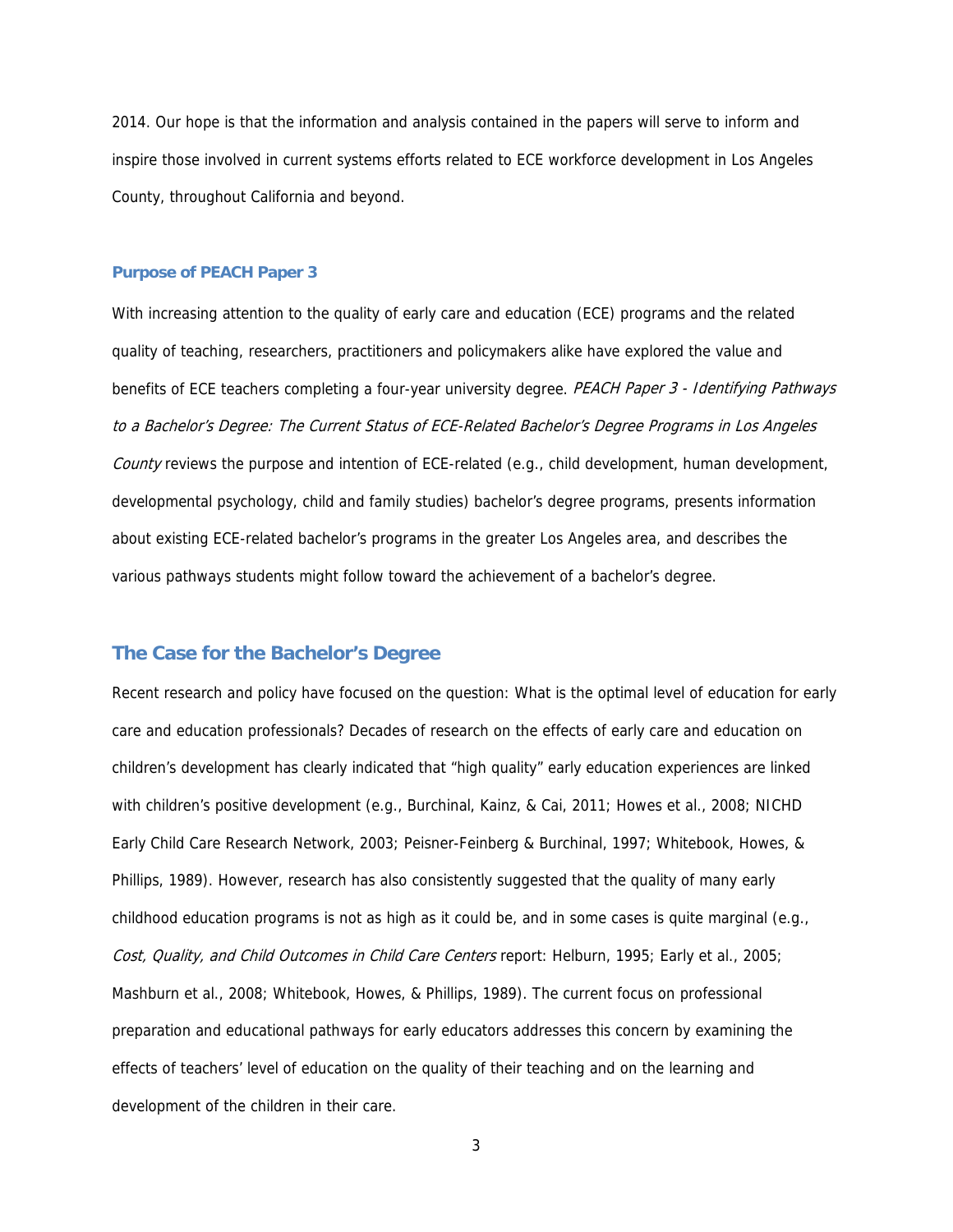One theoretical position argues that a bachelor's degree in an early childhood-related field prepares teachers to provide higher quality learning environments than cohorts with less formal education can provide, due to their (a) deeper understanding of child development and learning, as well as (b) increased ability to exercise critical thinking skills that are generally promoted in a bachelor's degree program of study (Bowman, Donovan, & Burns, 2001; Cunningham, Zibulsky, & Callahan, 2009). Moreover, research has specifically pinpointed the quality of teacher-child interactions as influential in enhancing children's language, cognitive, and social development (Mashburn et al., 2008), and has linked teachers' completion of a bachelor's degree with higher quality teacher-child interactions (Barnett, 2011; Bowman, 2011).

In the policy arena, many states and agencies have moved toward requiring a bachelor's degree for lead teachers in state ECE programs. Research results that support such a requirement find that completion of higher levels of education improves teaching quality and child outcomes (e.g., Barnett, 2004; Pianta et al., 2005). By requiring an increased level of higher education, proponents also believe that the status of the ECE profession can be elevated through broad agreement upon professional standards and practices, as well as by ensuring adequate and commensurate financial compensation and benefits to encourage ECE degree graduates to both join and stay in the profession. Others fear that focusing on ECE teachers' completion of a four-year degree as a guarantee of teaching quality ignores the role, positive value, and impact of other sources of professional training (such as in-service professional development, supervision, and mentoring delivered outside of unit-bearing academic programs). These researchers conclude that requiring a BA/BS degree could be wasteful of financial and human resources in the absence of a clear and confirmed correlation to improved quality and child outcomes (Mead & Carey, 2011; Fuller, 2011).

A wide range of related research studies have been reviewed and synthesized extensively by several scholars in the ECE field. While some researchers have determined that a BA degree is conclusively linked to higher quality teaching (Barnett, 2011), others have argued that the evidence linking higher education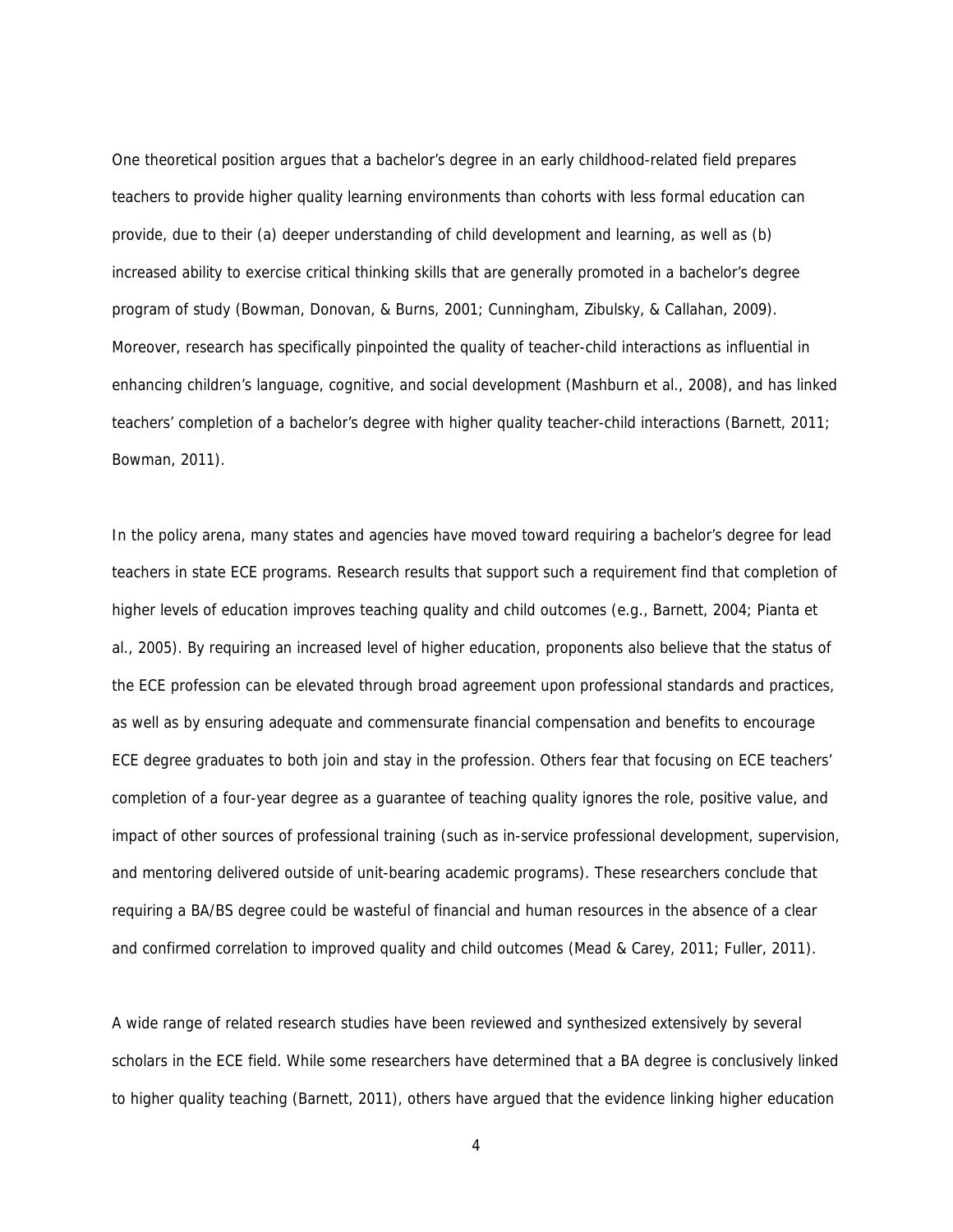to higher teacher quality does not clearly indicate that a bachelor's degree is the necessary or appropriate standard (Bowman, 2011; Fuller, 2011).

There are several additional factors that make interpretation of the research evidence more complicated. Some research supporting the importance of four-year degree completion finds that a combination of completing a bachelor's degree along *with* specific coursework in early childhood development predicts higher teacher quality outcomes more than the completion of a four-year degree *without* specific coursework in early childhood development. Other research finds that completion of a four-year degree more strongly predicts higher quality teaching in early education work settings with minimal resources and support than it does for teaching quality in settings where more resources and greater supports are afforded (Vu, Jeon, & Howes, 2009). Researchers often cite the need for additional research on the impact of other factors, including the background of faculty members who teach in four-year ECE degree programs, an examination of the content and quality of the higher education curriculum and pedagogy. Still, others note that the effectiveness of bachelor's degree programs offered in early childhood education needs to be examined in order to identify the aspects of the program which contribute most to teacher candidate effectiveness in the ECE program setting (Mead & Carey, 2011; Whitebook & Ryan, 2011; Whitebook et al., 2012). In addition, some researchers indicate that challenging work environment factors that often plague early childhood education settings (e.g., lower educational attainment by one's staff colleagues, low compensation, lack of paid preparation time, high rates of teacher turnover) mediate the optimal impact of a teacher's holding a BA degree (Karoly, 2012; Whitebook et al., 2012). Although related debate continues about the interpretations of research findings that are reflected in ECE policy, there is clear movement in the policy arena to expand the application of the requirement of a bachelor's degree for ECE teachers. Given that Head Start has mandated that increasing proportions of teachers have a BA degree over time, and tiered quality rating systems provide financial incentives for teachers having a bachelor's degree, it is important to consider what the existing options are for current professionals and pre-professionals to obtain a bachelor's degree in early care and education.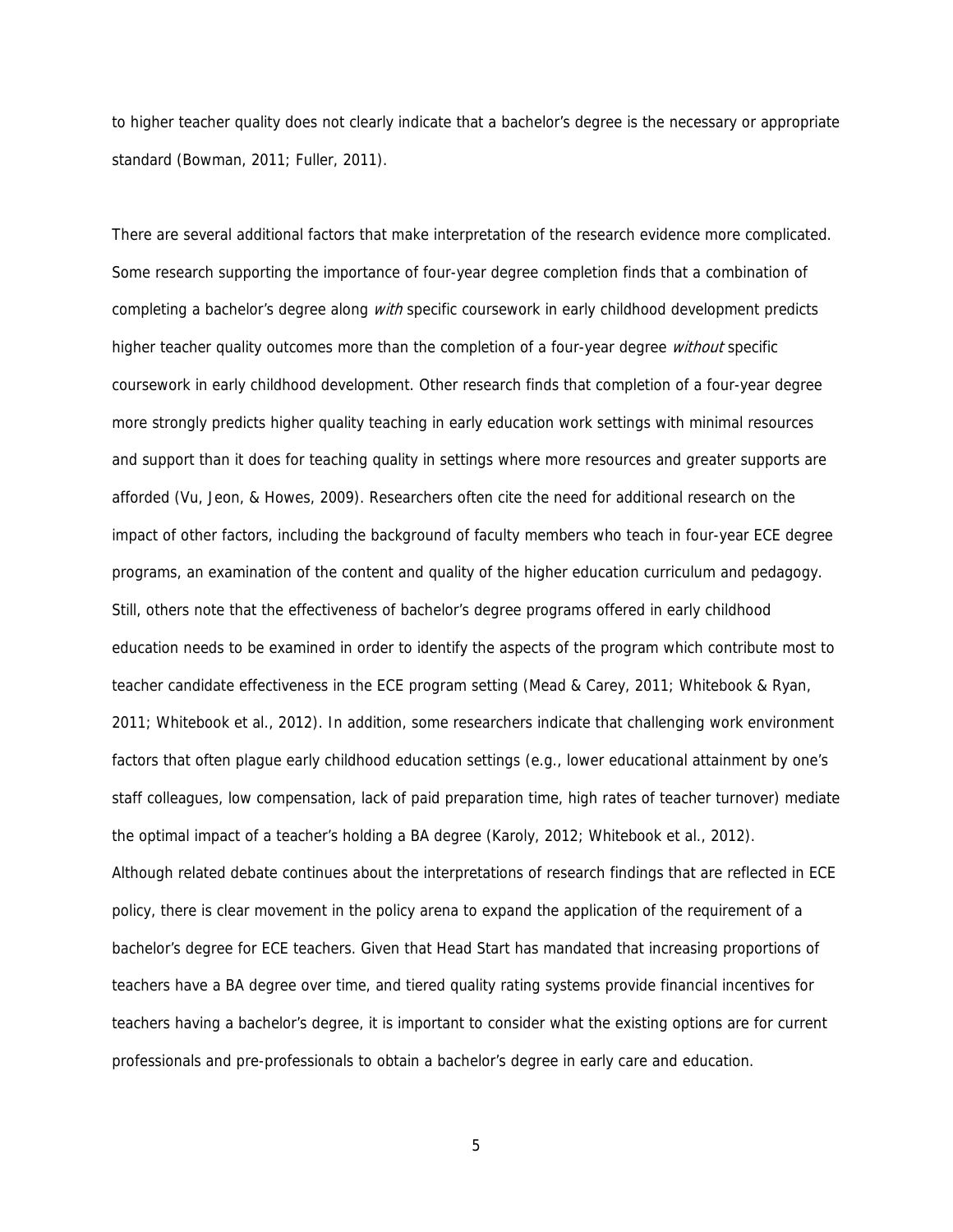# **Existing Bachelor's Programs**

Students with career goals in early care and education seeking a bachelor's degree will find that programs in Child Development typically offered in southern California public universities are quite varied. It is rare to find an academic department or four-year degree program that is focused specifically on ECE at the bachelor's level. Instead, degrees tend to be offered in a wide gamut of departments (e.g., in Child Development, Human Development, or Family Studies) where ECE may be offered as a specialization, concentration or option within a major; in these cases, programs may also offer specializations focusing on working with different age groups of children and adolescents, or in preparation for working in other types of service provisions, such as family life education or parenting education.

It is important to establish upfront that universities are typically organized into units called "colleges" (e.g., College of Health and Human Development) and departments (e.g., Child and Adolescent Development or Family and Consumer Sciences) are housed within the colleges. Often times, there may even be a more specific program/minor/specialization within a department as well. These organizing factors add to the complexity of the discussion of existing ECE-related bachelor's programs.

#### **PEACH BA/BS Working Group Review**

In 2011-2012, the PEACH BA/BS Working Group conducted an in-depth review of local university website information to begin to construct a description of ECE-related undergraduate programs in Los Angeles County. During the 2012-2013 program year, members of the PEACH BA/BS Working Group visited each of five CSU campuses in Los Angeles County (including Dominguez Hills, Long Beach, Los Angeles, Northridge, and Pomona) to meet with faculty members and university-level administrators who prepare students for entry into the early care and education workforce. The purposes of these meetings were (a) to share information about the work being conducted by PEACH and (b) to gather information from each campus regarding their programs and activities relevant to ECE workforce preparation. In each campus visit, the PEACH BA/BS Working Group delegation asked campus program faculty and administrators to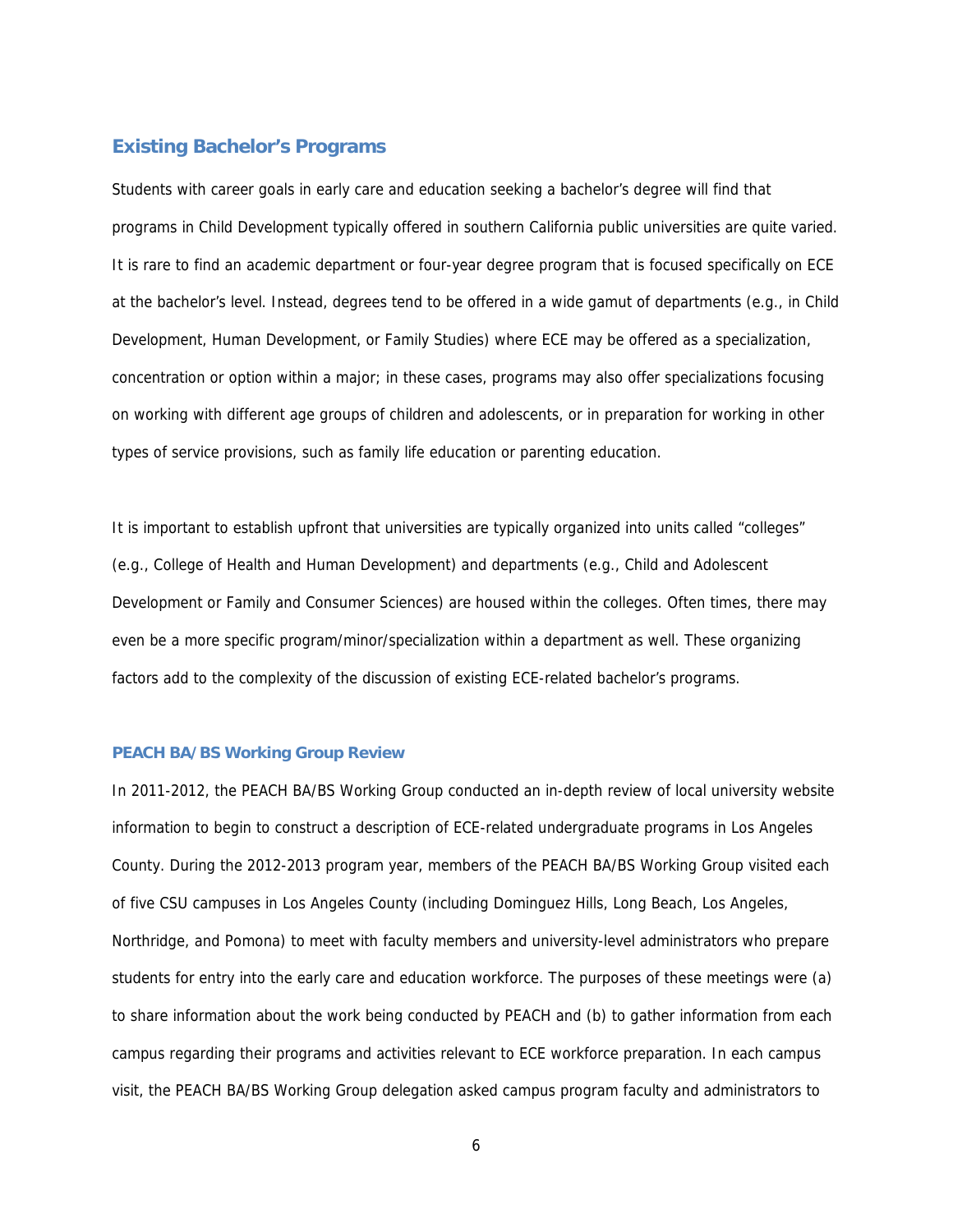describe the academic programs offered, the strengths and challenges of current program offerings and programmatic plans for the future, as well as any challenges they anticipate facing as a part of these efforts. These visits provided opportunities to confirm and elaborate upon the initial information the PEACH BA/BS Work Group had compiled the previous year. Findings from these campus visits are discussed in the following section.

During each campus visit, four prompts were used to guide conversation:

- 1. Please describe for us the *programs that you currently have* on this campus that support the development of the ECE workforce.
- 2. Please describe any new ECE-related programs/options/specializations that you are developing.
	- In what ways will these plans enhance ECE workforce development?
- 3. What *strengths* do you have that will support your ECE program development, and what challenges might you face?
- 4. How do your current plans interface with *statewide initiatives* (such as the Transfer Model Curriculum)?

Overall, the members of the PEACH BA/BS Working Group were impressed with the range and quality of the ECE-workforce-related programs and activities being conducted on these campuses. The majority of the campuses were engaged in professional preparation endeavors that cut across departments and disciplines. Several of these majors have practicum/fieldwork components that take students off campus into community-based programs where they observe and participate in real-world application of their emerging skills in the field. In these visits, it was also revealed that several of the academic programs had established working relationships between related undergraduate programs and graduate programs on their campuses; students' transition between undergraduate and graduate programs was facilitated in a variety of ways.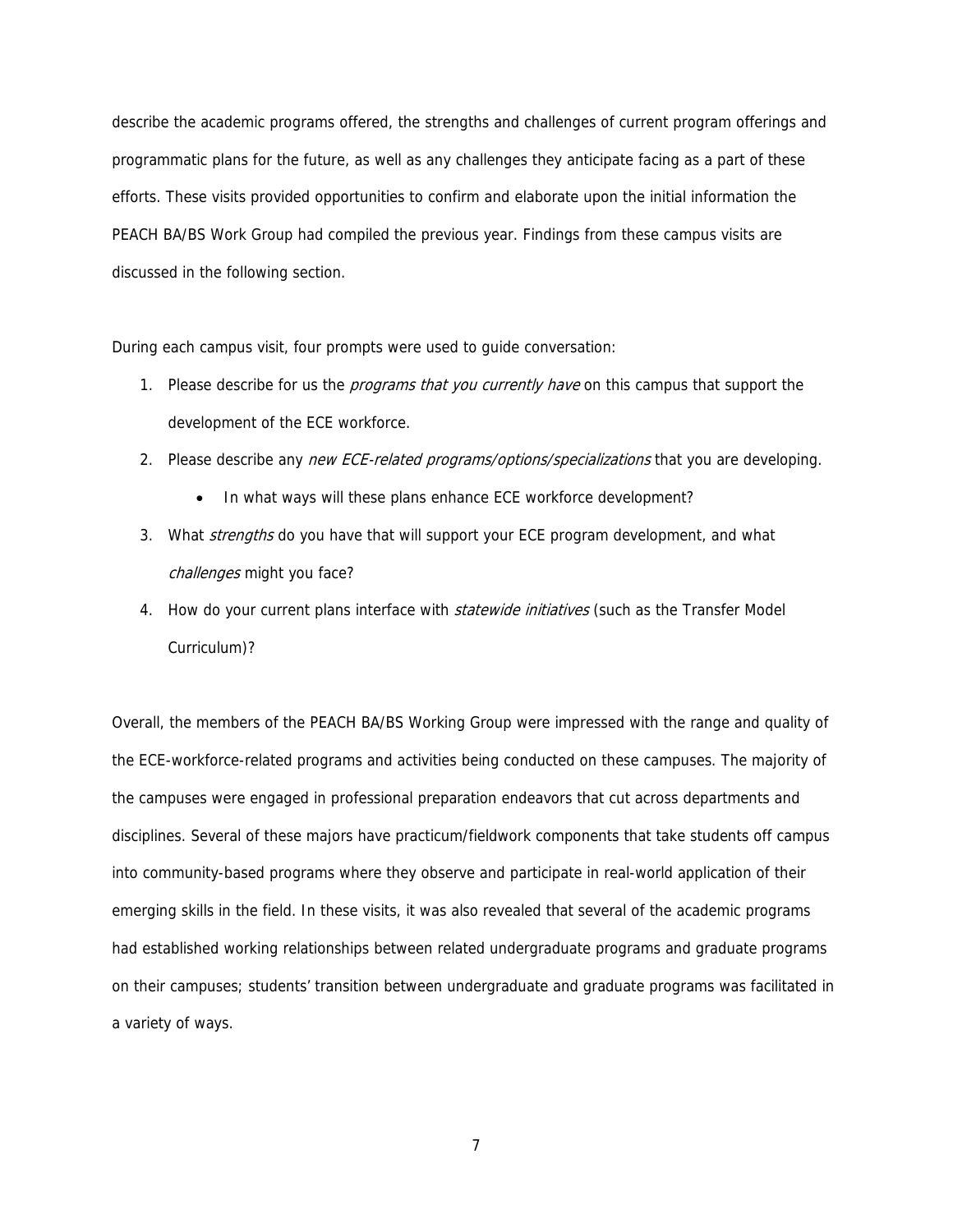**Findings from campus visits to ECE-related undergraduate programs.** Consistent with what the PEACH BA/BS Working Group had documented in their initial 2011-2012 research, undergraduate majors related to ECE across campuses have different names, are housed in different departments, and are located in different colleges within each university campus:

- CSU Los Angeles' Department of Child and Family Studies is located in the College of Health and Human Services.
- CSU Long Beach's Child Development and Family Studies Area is housed in the Department of Family and Consumer Sciences in the College of Health and Human Services.
- Cal Poly Pomona has recently received a significant endowment and has hired a faculty member currently developing an undergraduate major in Early Childhood in the College of Education and Integrative Studies
- CSU Northridge has a Department of Child and Adolescent Development, as well as a Department of Family and Consumer Sciences, and both departments are in the College of Health and Human Development.
- CSU Dominguez Hills has a Bachelor of Science Child Development program in the School of Health and Human Services, which is located in the College of Professional Studies.

While this program diversity is a reflection of the evolution of the field and the specific history of the discipline on different campuses, the multiple labels and program focus makes it more difficult for an ECE-interested student to understand where the appropriate major is to be found. A further complication is the fact that the most relevant major at the Community Colleges in California is the Child Development (CDEV) or Early Childhood Education<sup>4</sup> (ECE) program, but transfer students do not typically find a comparably named bachelor's program at their local transfer campus. Within a Child and Family Studies or a Child Development major, a student may find a major, option, concentration, specialization, or minor

 $\overline{a}$ 

<sup>&</sup>lt;sup>4</sup> As previously noted, ECE (in this case and others throughout the paper) refers to *Early Childhood Education* as that has been the prevailing use of the term in IHEs and broadly in the field. Early Care and Education is a more recent term being used in the field though it is still not applied to many academic program names.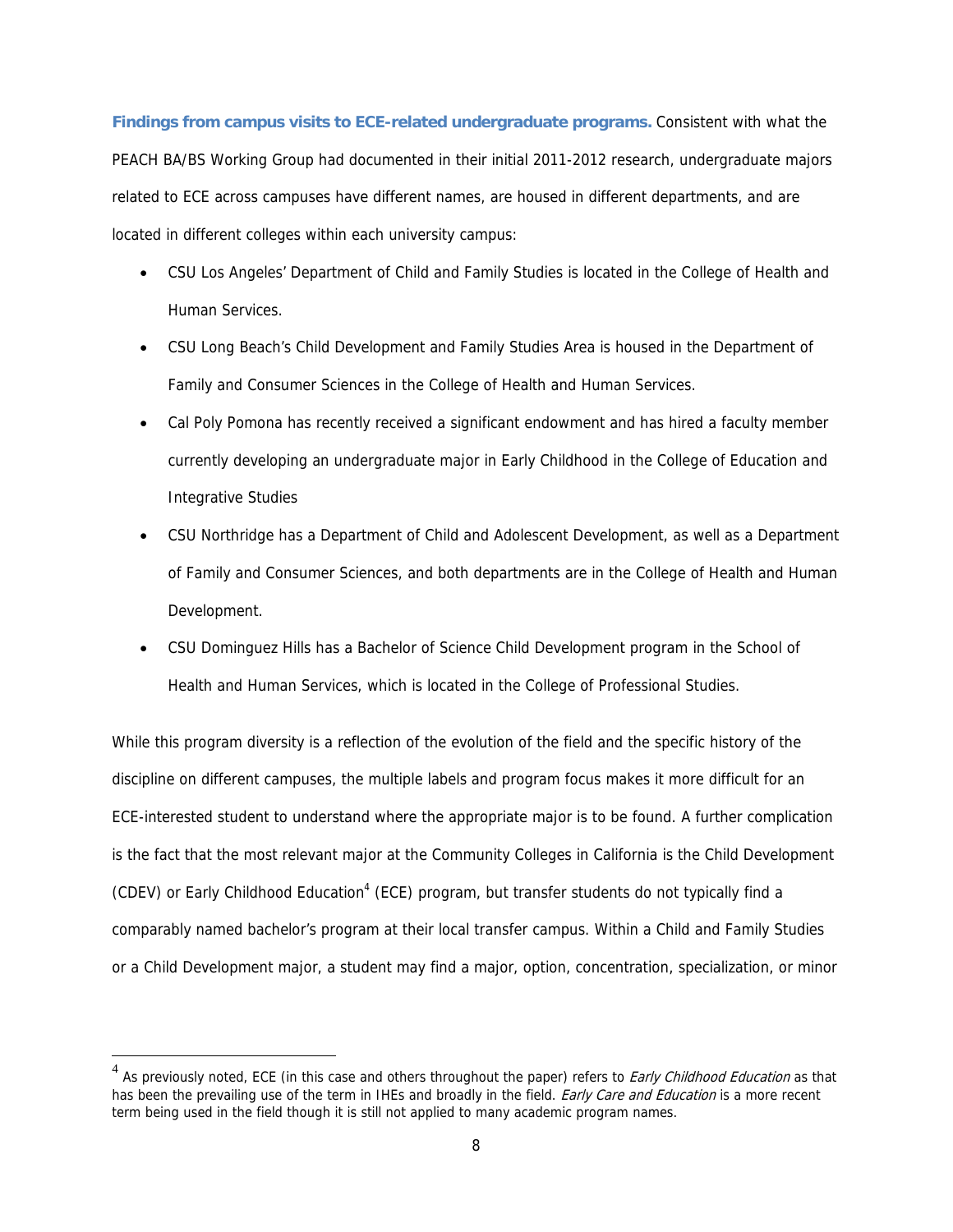more specific to working in early care and education, but its course content and name differ widely from one campus to another.

Across campus visits, the PEACH BA/BS Working Group found that department faculty seemed to understand ECE workforce needs in California. Faculty members demonstrated their commitment to preparing students to enter the ECE workforce. There was evidence in the faculty and administration's description of current and potential programs that most had given careful and thoughtful consideration to the question of how they could best prepare the ECE workforce. However, the PEACH BA/BS Working Group delegation heard in several instances about various *administrative obstacles* that block best efforts.

**Administrative obstacles.** One obstacle is the constraints imposed on the CSUs by the current state budget. Campuses have not been allowed to add new programs in recent years, regardless of the demonstrated need and justification for these programs. In the current situation, adding options is administratively quicker and easier than developing and shepherding a proposal for a new degree program through the curriculum approval process on campus and through to the CSU Chancellor's Office. However, even when new courses and programs are proposed and approved, it still takes time and effort for faculty to develop these new courses and there are not the necessary resources to provide release time for faculty members to accomplish this. Program faculty also may be required to drop one class to add another to a major program of study, something they may be reluctant to do from a program integrity viewpoint. Another budget-related issue is the fact that the type of experiential learning that is such a critical component of students' professional preparation in ECE is more expensive to offer than strictly lecture coursework. Because of the expense involved in maintaining laboratory facilities (e.g., supervised practicum experience at a campus-based child development center or at a community-based ECE program, the cost of these program elements often come under scrutiny and must be continually and vigorously defended).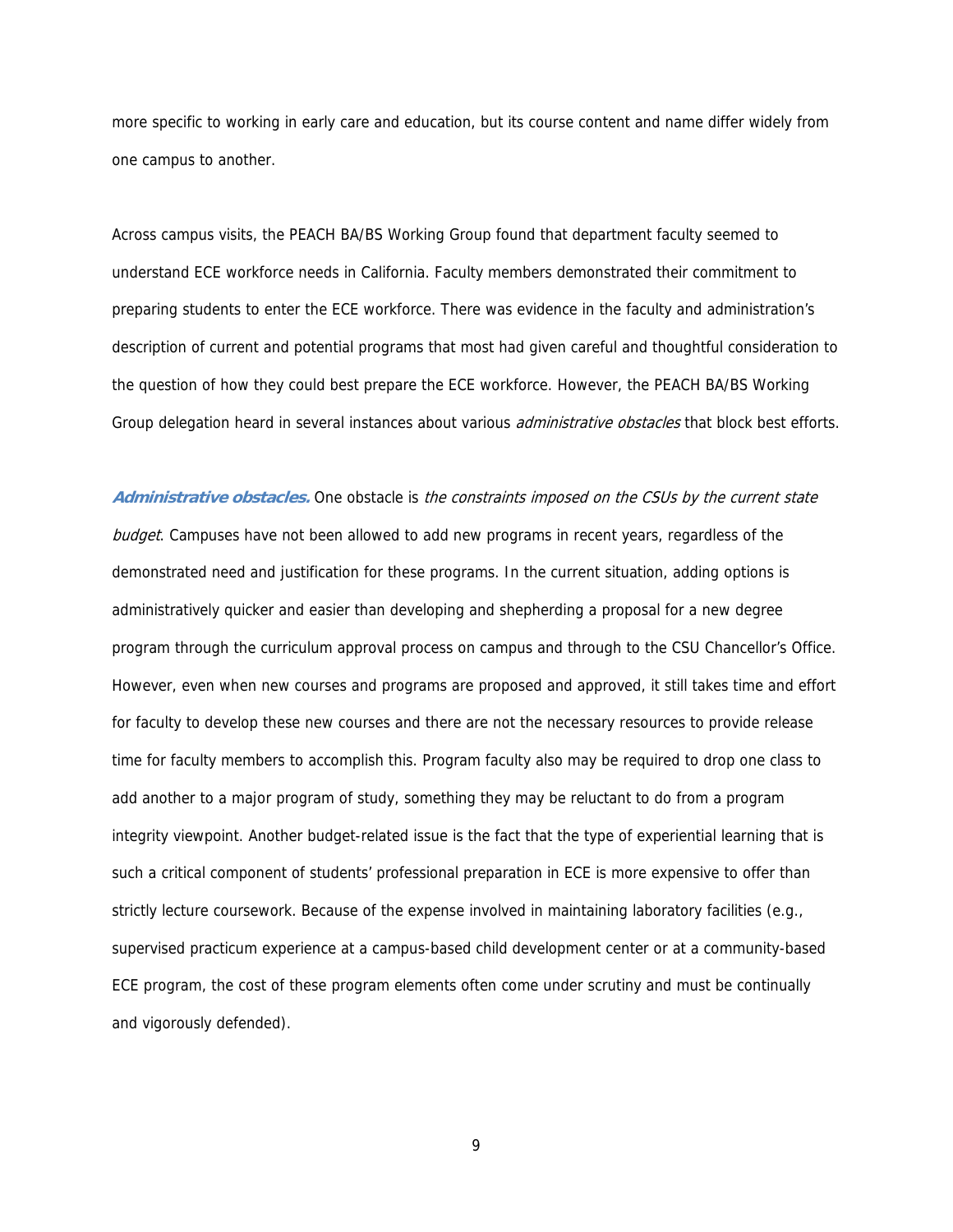Another administrative obstacle for students is the CSU Tier1/Tier 2 policy that determines the priority transfer students from a particular community college receive in the admission process to a particular CSU campus. A transfer student's Tier 1 CSU campus may not offer the most appropriate program for someone interested in ECE. For example, a Mt. San Antonio College (Mt. SAC) transfer student's Tier 1 CSU campus is Cal Poly Pomona; however, Cal Poly Pomona has not yet finalized their Early Childhood Development major thus leaving this student without a Tier 1 option in their desired field of study. This transfer student may then choose to apply to CSU, Fullerton (CSUF) to complete the BA program in Early Childhood Development at CSUF but because CSUF is the student's Tier 2 campus admission requirements are more stringent (e.g., GPA requirements are lower for Tier 1 students). Some of these transfer-related issues have made ECE-related majors at local private colleges and universities look more attractive to transfer students than the local CSU campus.

A further administrative obstacle is the current state legislated cap on the total number of units in which a bachelor's level student may complete in a degree program. This has necessitated changes to the core curriculum of some degree programs and curtailed curriculum modifications, as well as dropping formerly required courses, as ECE-related degree programs work to stay current with policy and research.

Faculty on several campuses also mentioned potential "turf wars" on their campuses over new programs or anticipated ownership issues if an ECE credential or Transitional Kindergarten (TK) certificate become realities. Colleges of Education traditionally maintain control of credential programs on CSU campuses; as noted above, ECE-related/Child Development bachelor's programs are typically housed in colleges other than the College of Education. Significant concern was expressed by some about the extent to which bachelor's level program faculty members in child development would be welcomed or involved in the planning of a new credential curriculum with an increased emphasis on child development knowledge in early care and education.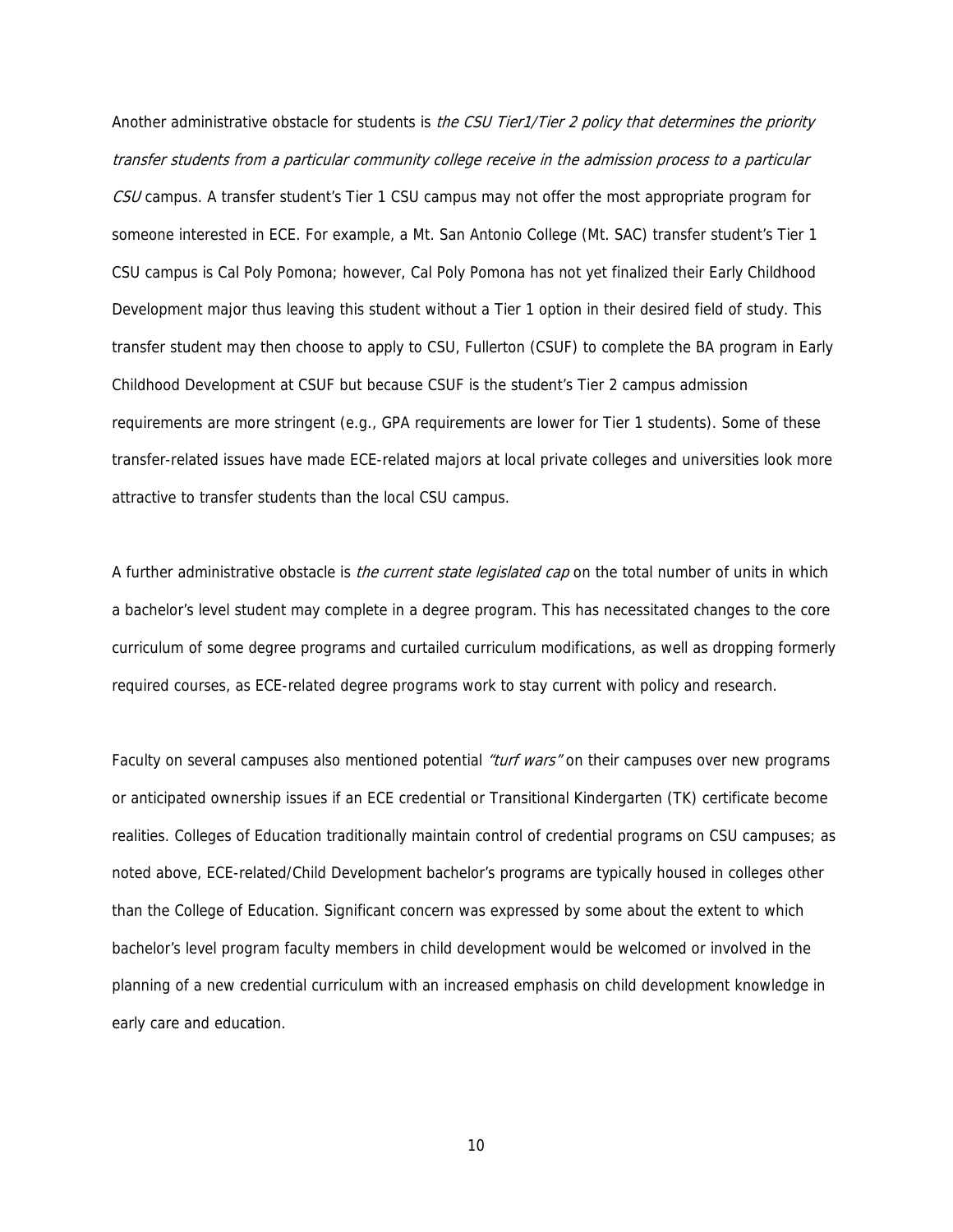**Focus on advisement.** Also observed across campuses was faculty members' strong desire to provide high-quality advisement to students, with the goals of (a) helping to ensure students' timely graduation and (b) helping students find the best fit between their career and professional interests and the options available on their chosen CSU campus. Faculty members at both CSULA and CSUN described involving undergraduate student mentors as a part of a peer advisement process in their bachelor's level program.

**Additional findings.** Conversations with campus faculty revealed noteworthy aspects of the bachelor's programs that were visited:

- Strengths described by faculty members from several departments and campuses included the strong commitment of faculty to the success of their students, a spirit of cooperation and collaboration both within their department and with other academic units on campus, good relations with community college partners, a campus-wide commitment to community engagement, and strong institutional support for their programs. While these faculty members prepare students for a well-qualified ECE workforce, another strength cited is that these departments are also preparing students for a range of related careers. This range of professional preparation enhances graduates' employability and continues to attract students to ECE-related majors. There was a general sense that other faculty and administrators on campus recognized the significance of the workforce issues related to child development and ECE and that this understanding was a strength that ECE-related departments could draw upon to support their efforts and future plans.
- At one CSU campus, program collaboration with a local community college Child Development program supports students' obtaining their Child Development Permits and their smooth transfer so they can work in ECE centers while earning their bachelor's degree.
- There are a variety of minors or specializations offered within ECE-related programs such as an Early Childhood Program Administration option, a minor in Child Development, or a certification to become a Family Life Educator.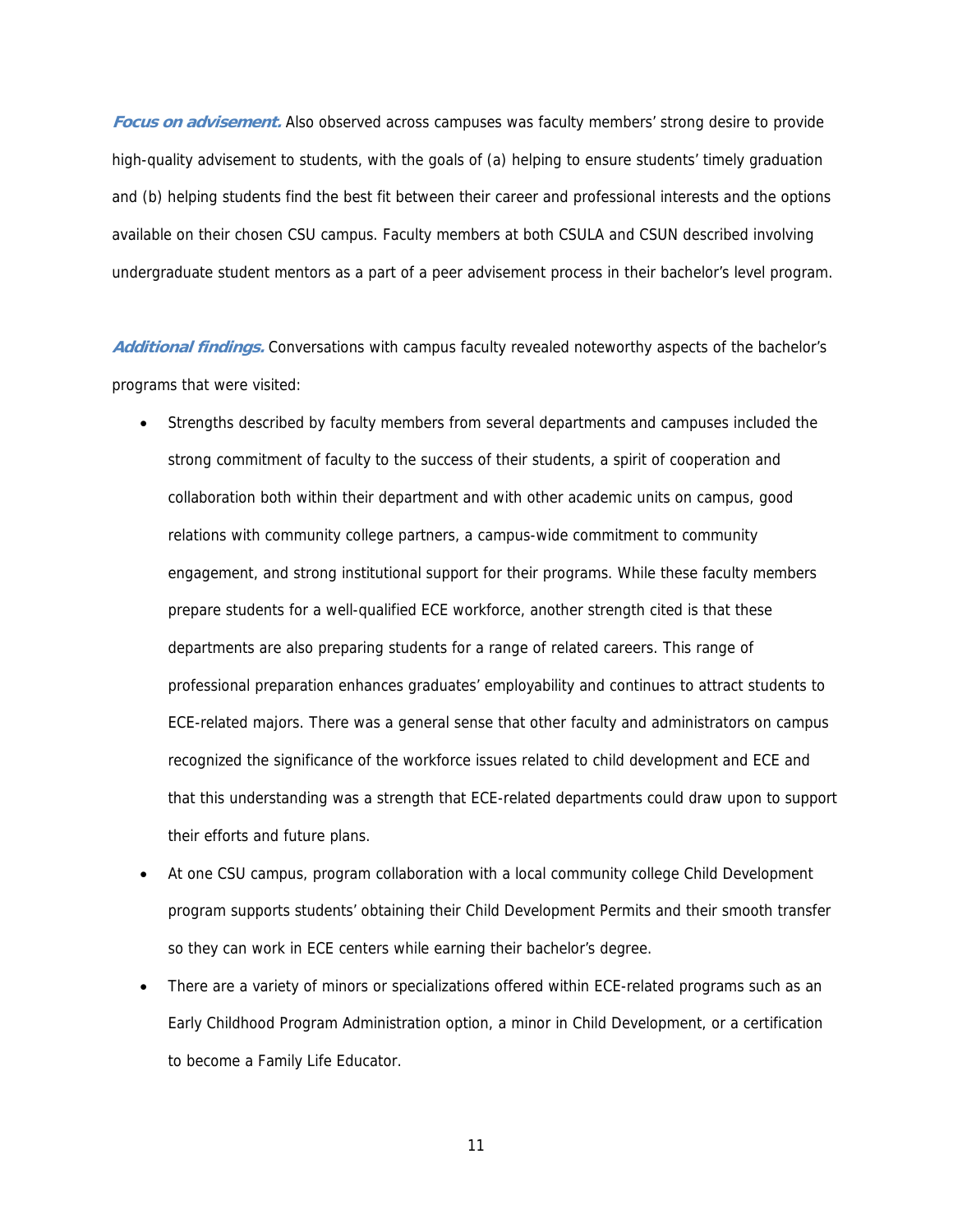- In undergraduate programs across the five campuses, a fieldwork component was required in four of the five programs. This required fieldwork ranged from a minimum length of 120 hours to a maximum of 180 hours. In the fifth undergraduate program, completion of a fieldwork component was an elective option that the department chair reported 80% of student majors completed.
- Several campuses have developed collaborative programs with other academic units on their campus or in the surrounding community. One CSU campus' undergraduate program is working with the Los Angeles County Office of Education (LACOE) to offer courses to Head Start teachers so LA County Head Start programs can meet the federal mandate to increase the proportion of their teachers at the bachelor's level. This campus department also received a grant with Children's Hospital Los Angeles to develop an interdisciplinary minor that involves students from Nursing, Education, Social Work, Child and Family Studies, and Child Development to prepare students to work with children with disabilities in a variety of settings.
- ECE-related bachelor's and master's programs are structured in a variety of ways. To explain, some bachelor's programs are connected with graduate programs in their same academic department; other undergraduate and graduate programs are offered in two academic departments within the same college; or two undergraduate ECE-related majors may be located in two different departments within one college, with the corresponding master's program housed in another college.

Based on the PEACH BA/BS Working Group's review, details of some of the CSU ECE-related bachelor's programs in the greater Los Angeles area—as it includes a few CSUs outside of Los Angeles County—are presented to follow. A description of some private colleges and universities in Los Angeles County are also described.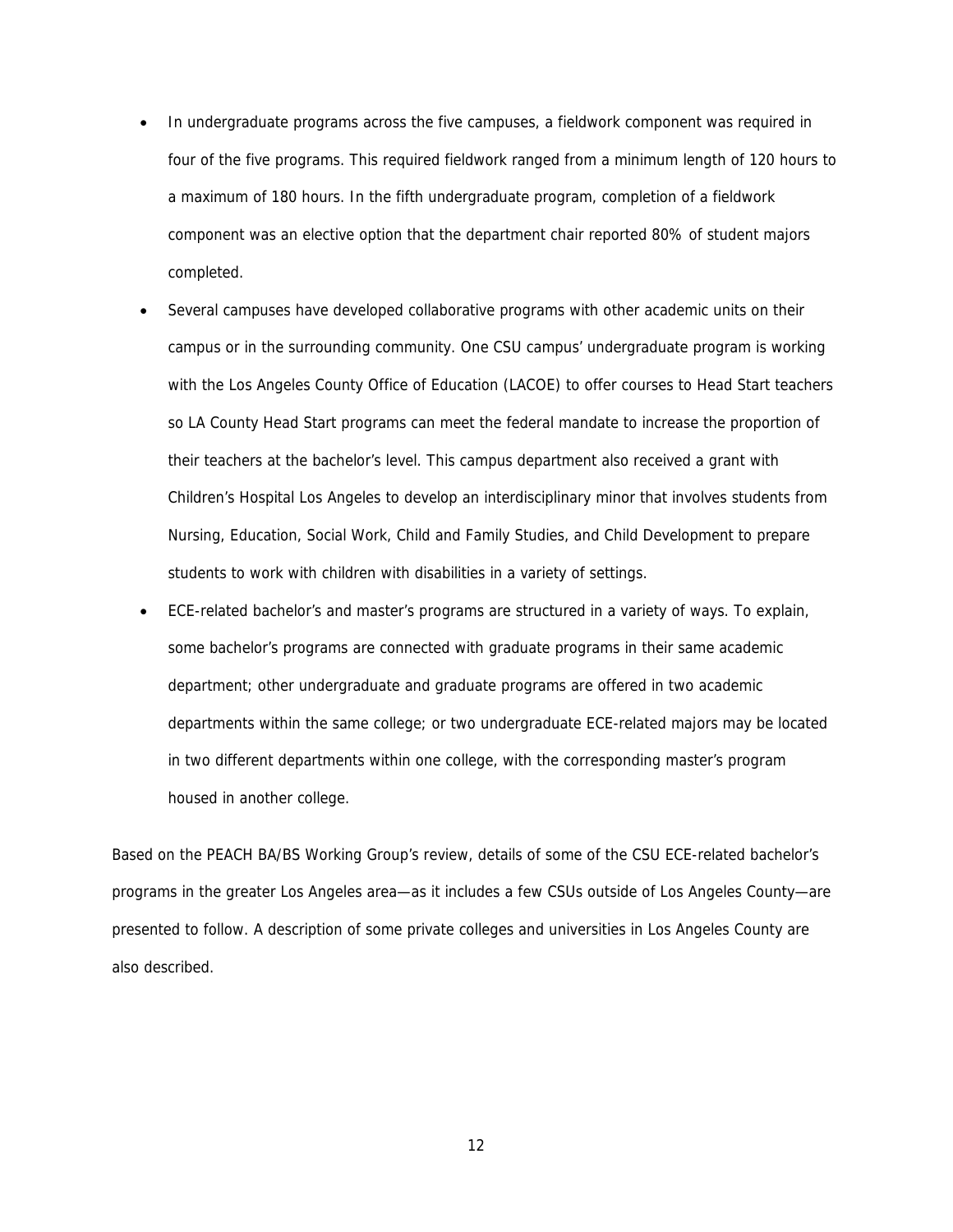#### **Greater Los Angeles Area California State University Campuses**

Each of the California State University (CSU) ECE-related undergraduate programs across the five CSU campuses located in Los Angeles County has its own curriculum, and typically early care and education is neither the only nor the primary academic focus. In Table 3.1, some basic information is presented about the ECE-related CSU bachelor's degree programs on greater Los Angeles area campuses, identifying the program that most closely addresses the content areas and skills related to ECE. Table 3.1 also provides information regarding two CSU campuses outside Los Angeles County (Channel Islands and Fullerton) that offer ECE-related bachelor's programs representing promising programs. In particular, CSU Channel Islands is currently the only CSU campus with a dedicated department and BA degree in Early Childhood Studies, with coursework explicitly focused on training ECE professionals. Karoly (2012) identifies the CSU Channel Islands BA program in Early Childhood Studies, as well as the Child Development/Elementary Education/Liberal Studies Program at CSU Humboldt (not detailed in this paper), as the two California bachelor's programs that offer "the most robust descriptions of the emphasis on ECE teacher preparation" (p. 55).

#### **Table 3.1**

| <b>CSU Campus</b>                 | College/Department                                                                                                                            | Degree and program/option/minor                                                                                                                     |  |
|-----------------------------------|-----------------------------------------------------------------------------------------------------------------------------------------------|-----------------------------------------------------------------------------------------------------------------------------------------------------|--|
| Los Angeles county area campuses: |                                                                                                                                               |                                                                                                                                                     |  |
| Dominguez Hills                   | College of Health, Human Services, and<br>Nursing/Division of Human Development                                                               | BS, Child Development                                                                                                                               |  |
| Long Beach                        | College of Health and Human<br>Services/Department of Family and<br><b>Consumer Sciences</b>                                                  | BA, option in Child Development and<br><b>Family Studies</b>                                                                                        |  |
| Los Angeles                       | College of Health and Human<br>Services/Department of Child and Family<br><b>Studies</b>                                                      | BA, Child Development, option in ECE<br>Administration                                                                                              |  |
| Northridge                        | College of Health and Human<br>Development/ Department of Family and<br>Consumer Sciences & Department of<br>Child and Adolescent Development | BS, Family and Consumer Sciences with<br>option in Family Studies, Pattern A:<br>Childcare Administration & BA, Child<br>and Adolescent Development |  |

**ECE-Related Bachelor's Degree Programs at Greater Los Angeles area CSU campuses**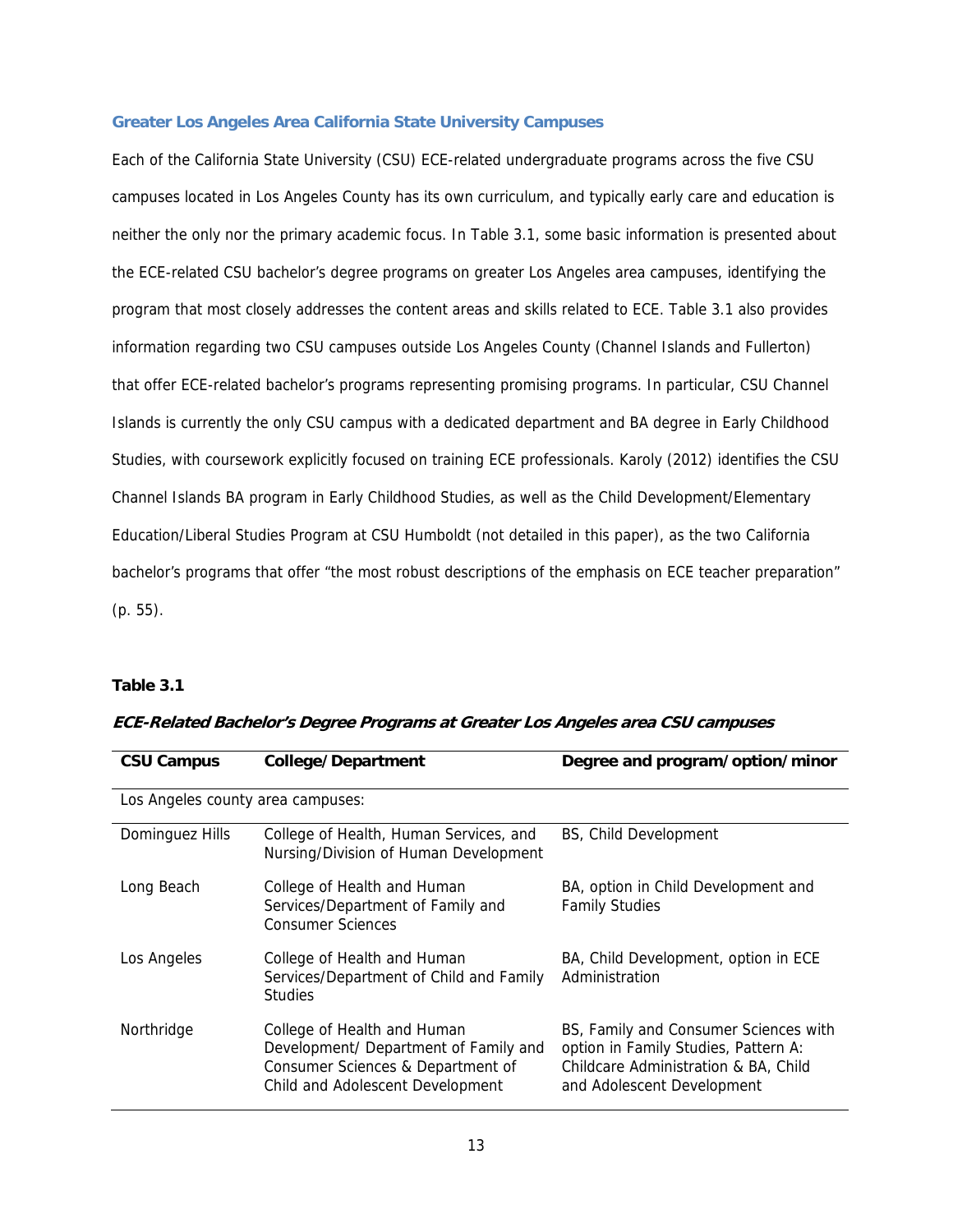| <b>CSU Campus</b>                   | College/Department                                                                | Degree and program/option/minor                                                               |  |
|-------------------------------------|-----------------------------------------------------------------------------------|-----------------------------------------------------------------------------------------------|--|
| Pomona                              | College of Education and Integrative<br>Studies/Department of Education           | BS, Early Childhood (program currently<br>being developed)                                    |  |
| Other Southern California campuses: |                                                                                   |                                                                                               |  |
| Channel Islands                     | School of Education/Department of Early<br>Childhood Studies                      | BA, Early Childhood Studies                                                                   |  |
| <b>Fullerton</b>                    | College of Health and Human<br>Development/Child and Adolescent<br><b>Studies</b> | BS, Child and Adolescent Development<br>with emphasis in Early Childhood<br>Development (ECD) |  |

Furthermore, Table 3.1 illustrates the diversity of programs with respect to the location of the program within an academic college and department within the university. In addition, the structure of each ECErelated specialization or option is detailed.

While an in-depth analysis of the specific coursework required in each program is beyond the scope of this paper, it is important to acknowledge key course content areas originally identified in the Whitebook, Bellm, Lee, and Sakai (2005) report. These content areas may be incorporated into course(s) within ECErelated bachelor's degree programs as part of a required or elective course and include:

- Education and care of infants and toddlers
- Education and care of preschool-age children
- Working with families
- Working with children and families from diverse ethnic and cultural backgrounds
- Working with bilingual children or children learning English as a second language
- Assessment/observation of young children
- **•** Emergent literacy and literacy strategies
- Numeracy and math for young children
- Social and emotional development for young children
- Physical health and motor development of young children
- Appropriate learning environments and activities for young children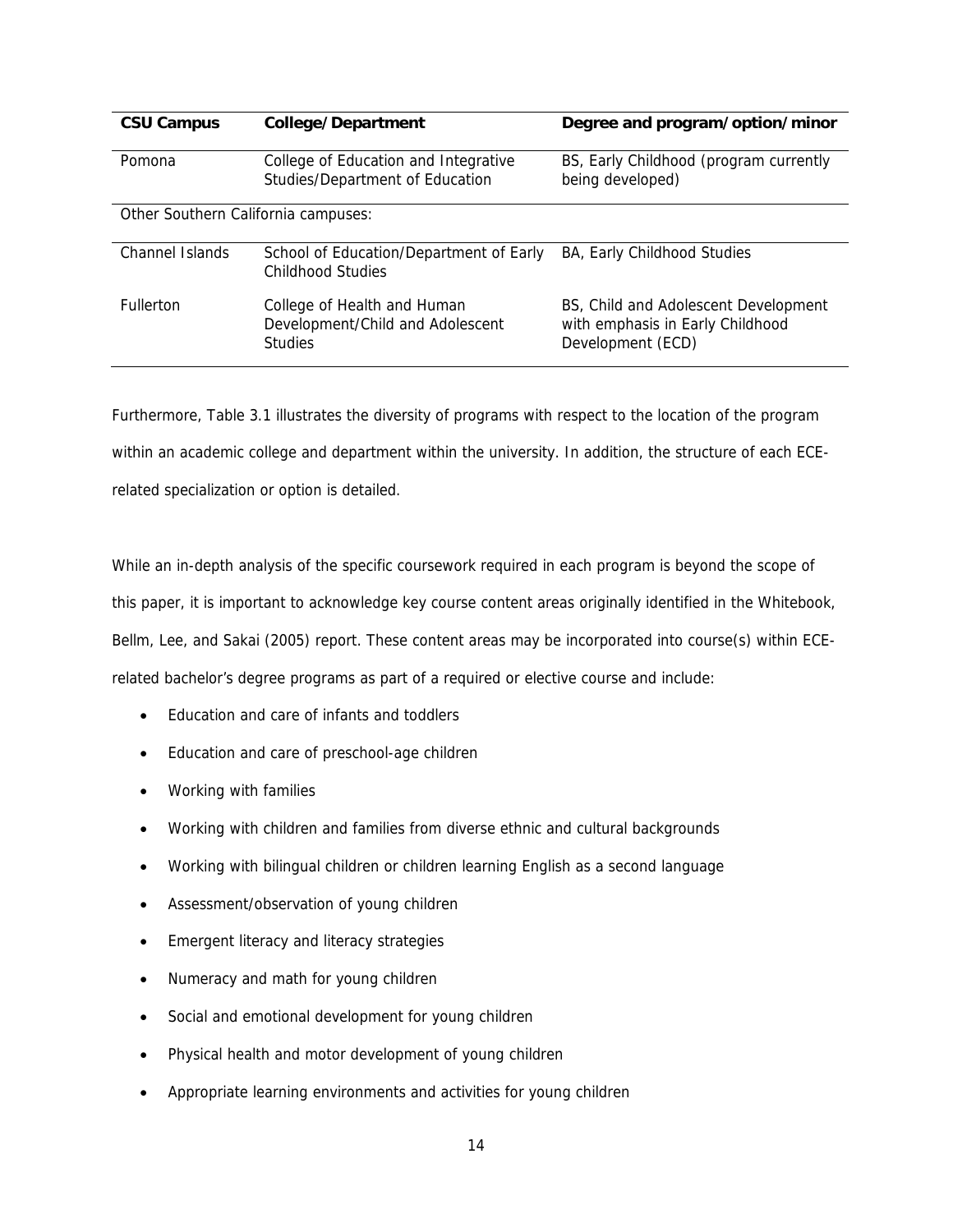- Classroom or behavioral management of young children
- Early childhood program administration
- Collaborating with professionals in other disciplines
- Professional knowledge
- Adult learning and development
- Leadership and advocacy
- Research and evaluation methods

Through an initial scan of program course content, the PEACH BA/BS Working Group observed that the extent to which the content areas were reflected in elective or required coursework in ECE-related bachelor's programs varied widely.

**Recognizing program variation.** The information presented in the Table 3.1 and description of course content areas reveal that although there are many bachelor's degree programs in ECE-related fields offered in Los Angeles County CSUs, they are not particularly comparable. Whitebook et al. (2012) have also identified the wide range of these baccalaureate programs statewide, characterizing four-year California degree programs loosely as "ECE-related." Specifically, the programs vary in the extent to which they provide and/or require courses focused on teaching and curriculum in early childhood settings as well as the extent to which they focus on the science of development, including treatment of developmental theories, related research, and critical thinking skills. Many programs (not described here) address "child development," "human development," or "developmental psychology" by focusing on the science of development, with little or no emphasis on the implications of this information for practice (e.g., early care and education curriculum, teaching, or working with children and families). However, even within programs that do aim to prepare ECE professional there is variation in the amount of coursework dedicated to the science as well as to the practice, and variation in the extent to which the development of additional professional skills are emphasized, such as ECE program administration,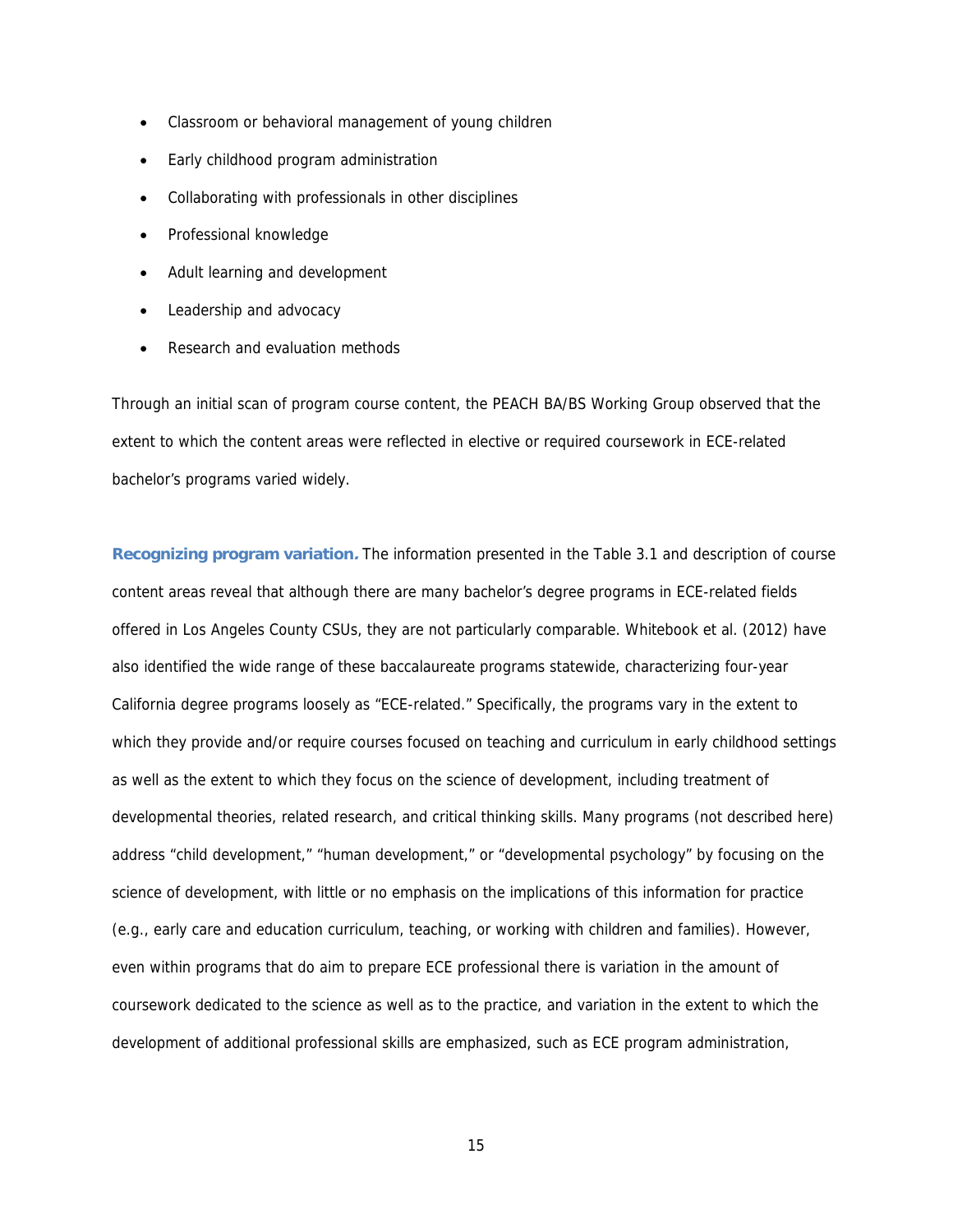professional ethics, or working with families from diverse backgrounds and with unique and/or special needs (Whitebook et al., 2012).

#### **Los Angeles County ECE-Related Programs: Sample Private Institutions**

There are several private IHEs in the greater Los Angeles area that offer bachelor's degrees for students interested in the early care and education profession. Many of these campuses provide extensive online course offerings and/or face-to-face course offerings at satellite campuses, convenient for students living and working in the greater metropolitan area. Although tuition and fees tend to be higher at private institutions than public institutions, the location of courses offered and flexibility of taking online courses is appealing to students working full-time while completing their bachelor's degree. Students may also prefer enrolling at private universities that provide academic program delivery specifically designed for working ECE professionals. To follow, three sample undergraduate programs in private universities are described. This work was conducted by the PEACH BA/BS Working Group through a review of the university websites; please check websites for the most up-to-date information.

**Pacific Oaks College.** Pacific Oaks College is a private college in Pasadena, California (with satellite programs in several locations, often near partnering community colleges), specializing in a small number of related fields: Education, Human Development, Early Childhood Education, and Marriage and Family Therapy. Pacific Oaks is known for offering a curriculum focused on reducing bias in the nation's education system. In addition to the standard BA in Early Childhood Education, students may choose to complete a program of study in ECE combined with a Preliminary Multiple Subject Teaching Credential, or a Dual Credential. The program is a bachelor's degree completion program; students are required to complete 60 units of college general education (GE) credits prior to transferring into the Pacific Oaks program. Practicum and fieldwork experiences are offered as part of the BA program, and many courses can be completed online (http://www.pacificoaks.edu/Schools\_Programs/Bachelors-Completion\_Programs).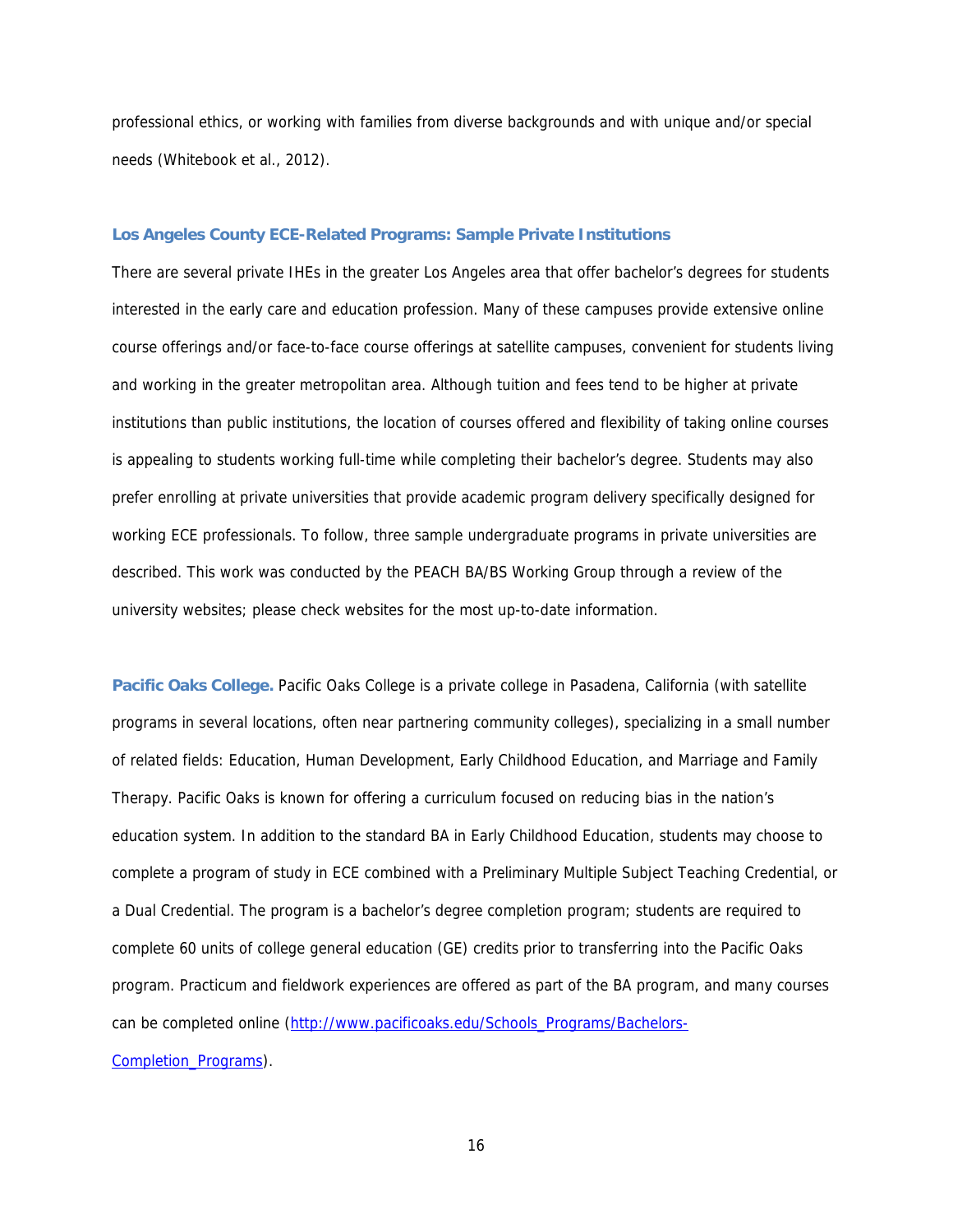**National University.** National University is a private university based in San Diego that also has satellite campuses throughout California including Los Angeles and Woodland Hills campuses. The BA in Early Childhood Education (BAECE) is a four-year (180 quarter units) program requiring 45 units taken in residence at a National University campus. Students in the BAECE program may take a selection of upper-division electives at the end of their major undergraduate coursework, or, in lieu of elective courses, they may choose from among three upper-division concentrations, including Early Childhood Administration, Infant and Toddler, or Teacher Education. Students complete a minimum of one required fieldwork course

(http://www.nu.edu/OurPrograms/SchoolOfEducation/TeacherEducation/Programs/EarlyChildhoodDevelo pment.html).

**The University of La Verne.** The University of La Verne, based in La Verne, California with several satellite locations, offers a Bachelor of Science (BS) Degree in Child Development that is designed to prepare professionals in the early care and education field. The BS in Child Development is offered at the main La Verne campus, as well as several satellite campuses in Southern California including Burbank, Irvine, Oxnard, and Ventura. The four-year program can be taken exclusively at La Verne, or students may transfer into the undergraduate program from community colleges. The degree requires completion of a minimum of 52 semester units in the major of which at least twenty-four must be at the upperdivision level (http://laverne.edu/catalog/program/bs-child-development/).

### **Pathways to Bachelor's Degrees**

Some current policy discussions regarding mandating four-year degrees for ECE teachers are based on the assumption that prospective ECE professionals typically set out on the traditional four-year pathway when they make the choice to work in the field. However, in practice, many individuals who eventually seek a bachelor's degree in ECE follow a wide range of educational pathways. Students may begin working in the field before pursuing higher education; in these cases they may obtain initial ECE coursework and training at a community college and either transfer directly to a four-year institution, or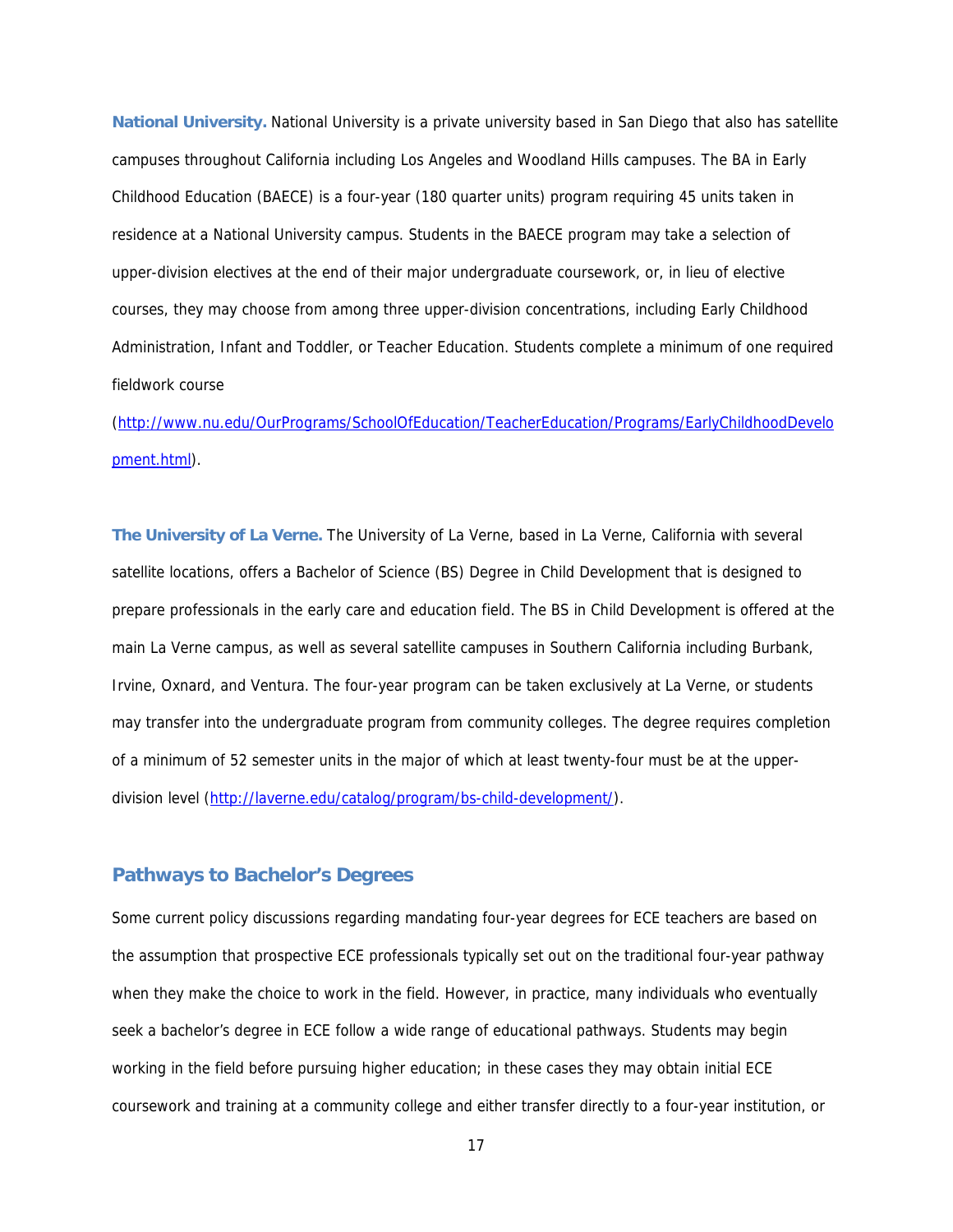begin work in the field before seeking additional higher education (if they choose to do so). Alternately, some may hold a bachelor's degree in another field and return to study early care and education at the community college and apply to related graduate education and/or teacher credential preparation programs. Similarly, many ECE-related bachelor's degree programs are designed for the "traditional" college student who enters a community college, completes a transfer program of study and transfers to a bachelor's program or, after completing high school, enters a four-year institution and bachelor's degree level program directly. Bachelor's programs incorporate general education requirements as well as core courses in the major and each four-year institution typically has its own unique design and administrative placement for a BA or BS degree in ECE or a related field, as previously described.

However, many students do not follow "traditional" enrollment patterns towards degree completion. Increasing numbers of students are considered to be "non-traditional." Karoly (2012) has defined the "non-traditional" college student as "having four or more of the following characteristics: no high school diploma, delayed postsecondary enrollment, part-time school attendance, full-time employment while in school, financial independence from their family of origin, responsibility for dependents, or single parenthood" (p. 29). With this in mind, several higher education initiatives in California are working to (a) recognize that students take a variety of routes to attainment of their educational goals, (b) respond by making a variety of pathways explicit and accessible, (c) strengthen alignment of courses among institutions of a given sector of higher education, and (d) strengthen articulation of courses across higher education institutional sectors so that students' study experience is made smoother and completion of their course of study more likely. The following section begins by describing elements of the pathways from community college to baccalaureate programs and then describes some related initiatives.

#### **California Community College Pathways to Baccalaureate Degree Completion**

Los Angeles County is home to twenty community colleges, including: Cerritos College, Citrus College, College of the Canyons, East Los Angeles College, El Camino College, Glendale Community College, Long Beach City College, Los Angeles City College, Los Angeles Harbor College, Los Angeles Mission College,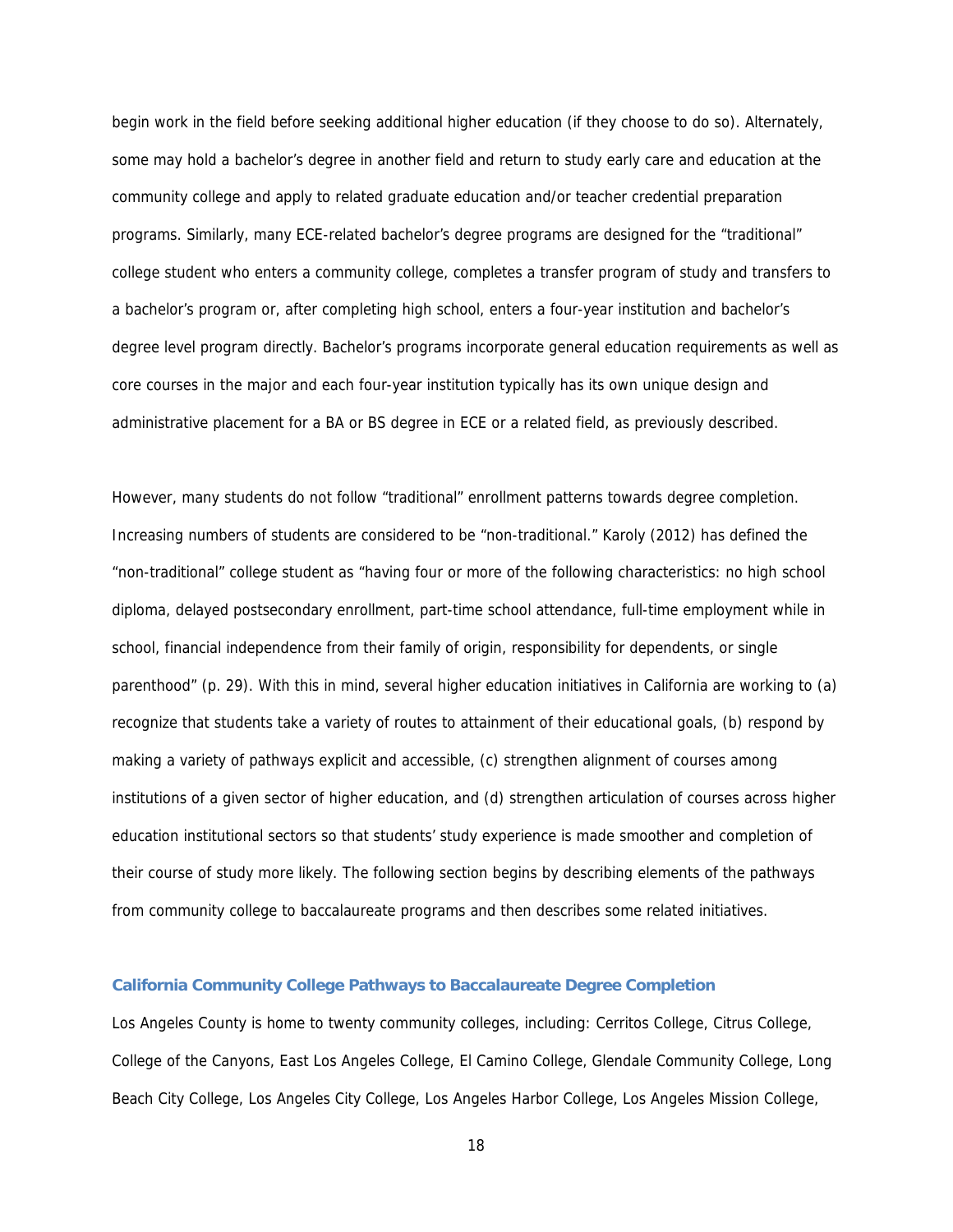Los Angeles Pierce College, Los Angeles Southwest College, Los Angeles Trade Technical College, Los Angeles Valley College, Mt. San Antonio College, Pasadena City College, Rio Hondo College, Santa Monica College, and West Los Angeles College. Because California's current minimum qualifications for teaching in ECE settings require some higher education coursework, but less than a bachelor's degree, community colleges continue to be an ideal setting for students' initial ECE professional preparation. There are many reasons students may begin their higher education at a community college. To begin, many students cannot afford tuition at a four-year university and can complete all lower division requirements (major coursework as well as general education coursework) at a greatly reduced cost at a community college. Additionally, students whose high school academic record did not qualify them for freshman admission to a four-year university may enroll in and complete coursework at a community college where they can strengthen their academic knowledge and skills while they improve their academic record. Community colleges are typically more conveniently located for students, have more convenient (or more varied) course scheduling than four-year institutions, or offer more online courses. All of these features add to the appeal for students to pursue higher education in the community colleges. Furthermore, as described in PEACH Paper 2 - Joining Pipelines: Articulation and Alignment Between and Among the California Community Colleges, the California State University System, and Private Universities in Los Angeles County, the vast majority of California's community colleges have well-developed ECE-related academic departments, providing coursework for students entering and working in the ECE profession.

#### **Curriculum Alignment Project**

The Curriculum Alignment Project (CAP) was initially a grass roots initiative developed by community college Child Development faculty members across California. The initial goal of CAP has been to identify, develop and align content standards and pedagogy of eight 3-unit core Child Development courses (known as the "CAP 8") across the state's community colleges. In addition, this curriculum alignment across community colleges continues to enlist community college partners, strengthening a common Child Development educational foundation of coursework. ECE-related undergraduate programs on CSU campuses have built upon this foundation and the foundation provided by widely-offered community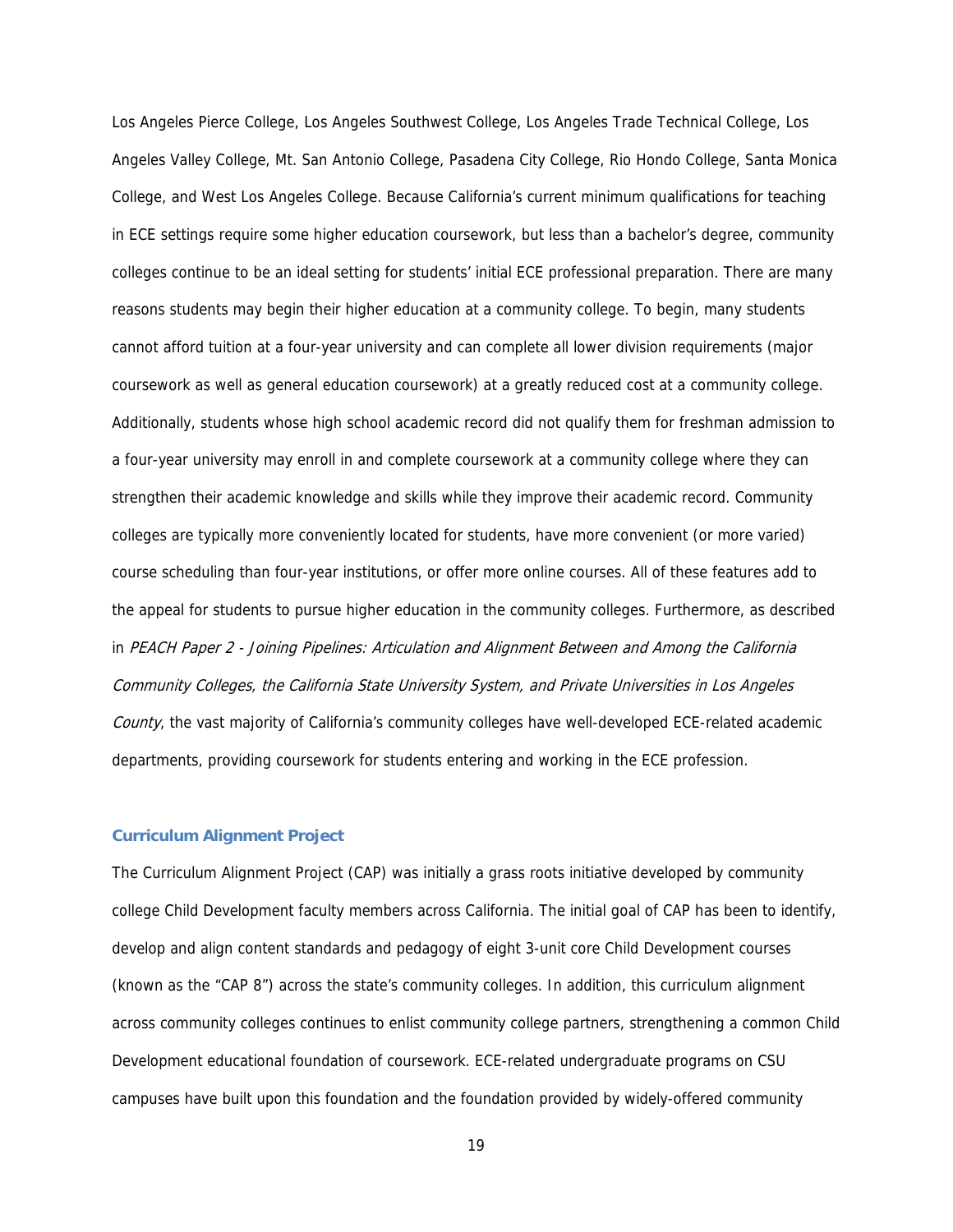college AA and AS degree programs in Child Development. An additional three courses (collectively, with "CAP 8" now known as the "CAP 11") have been proposed to be aligned. CAP has had significant success in making core Child Development courses accessible and clearly identified to students at a great majority of the state's community colleges. Further, the alignment of Child Development courses between and among community colleges increases students' access to enroll in common course offerings at more than one community college, increasing the likelihood of their finding course sections that fit in their daily schedules. Further information on the current status CAP alignment at Los Angeles County community colleges, and other relevant information, please consult the website:

https://www.childdevelopment.org/cs/cdtc/print/htdocs/services\_cap.htm.

#### **Community College Transfer Patterns**

While CAP was in the process of being implemented at community college campuses, Transfer Model Curriculum (TMC) legislation (SB 1440) was approved in California with the goal of creating increased collaboration and articulation of coursework between community college academic programs and CSU baccalaureate programs. This legislation requires that campuses collaborate across sectors to develop and offer one or more TMC in each discipline to provide a more seamless transition for students transferring from the community college to the CSU (http://www.c-id.net/degreereview.html). To accomplish this, California's Inter-segmental Curriculum Workgroup (ICW), with both community college and CSU representatives, was formed to address the state's SB 1440 Transfer Model Curriculum legislation. As described in PEACH Paper 2 - Joining Pipelines: Articulation and Alignment Between and Among the California Community Colleges, the California State University System, and Private Universities in Los Angeles County, nineteen CSU campuses with ECE-related programs have developed a transfer degree with one or more local California Community Colleges (CCCs). The TMC in Early Care and Education was designed to support the professional development and degree attainment of the ECE workforce.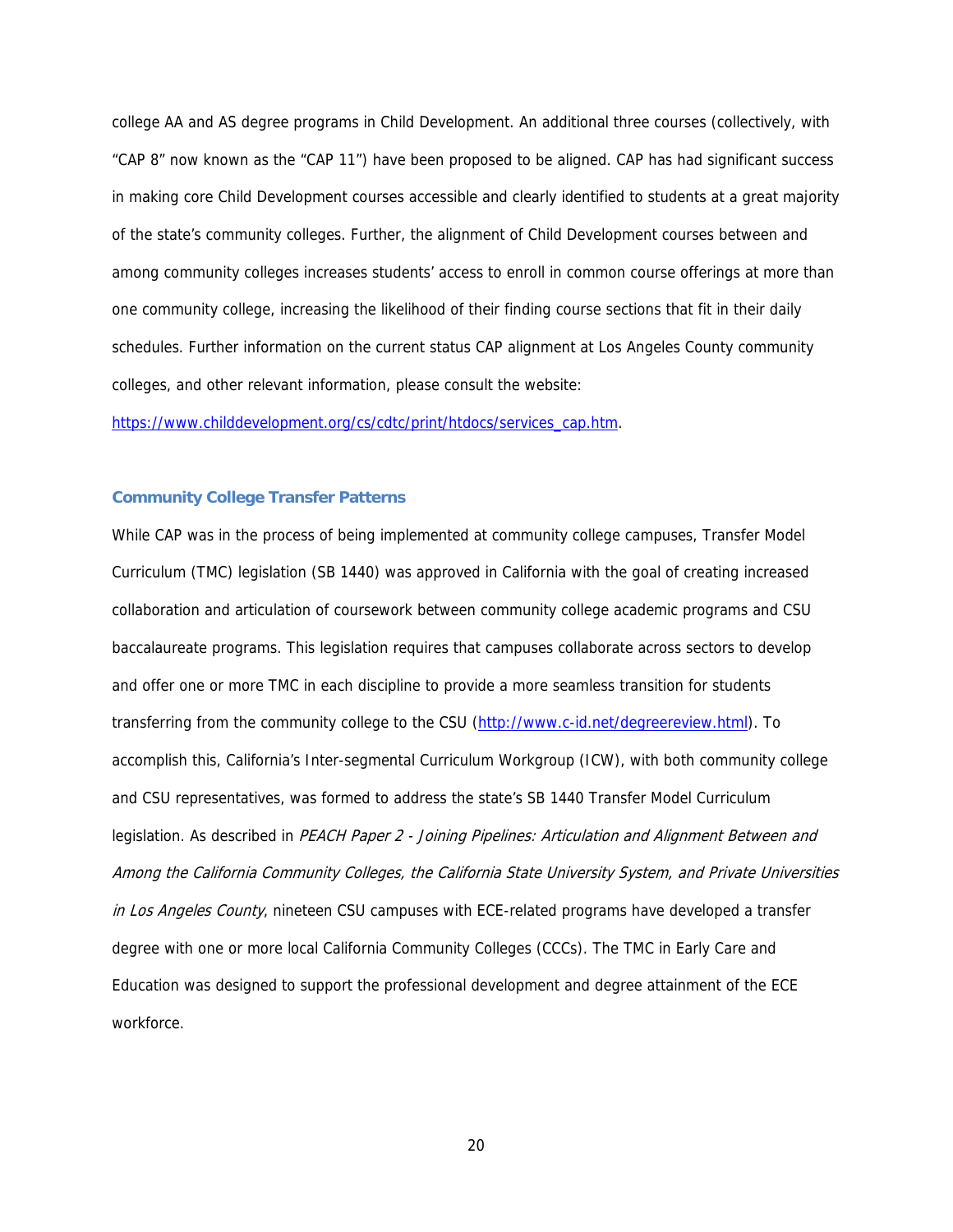In 2014, a TMC in Child and Adolescent Development in addition to the TMC in Early Care and Education was approved at the state level. The development of these two TMC pathways—one in Early Care and Education as well as one in Child Development—reflects the different needs of students based on their career goals (i.e., students who plan to work in ECE settings versus those who may want to work with youth and families in other settings). While proponents note that the TMC in Child and Adolescent Development is designed for students who wish to pursue working with older children, critics of this TMC note that the use of the word "Development" in its title is misleading as only 6 units of development coursework appears to be required.

#### **AA-to-BA Cohort Programs**

For one or more of the reasons cited above, students may begin their undergraduate coursework at a community college. Typically, students who are interested in ECE will seek appropriate academic advisement and course completion to allow them to meet their initial educational and professional goals, whether that is to complete the minimum coursework to become certified to teach in the ECE setting, or to take all the appropriate lower-division general education courses and child development courses to allow for a smooth transfer process into a four-year institution. Students planning to pursue a bachelor's degree need to ensure that they fulfill all the requirements of a transfer degree, In some cases these differ from the requirements for obtaining a terminal AA or AS degree. Without high quality advisement and careful academic planning, students run the risk of taking classes that will not transfer to the fouryear institution, leading to students' taking excessive units and/or not meeting transfer requirements. Again, please see PEACH Paper 2 for further description and discussion of ECE curriculum alignment and articulation between community colleges and four-year institutions in California.

Therefore, some community colleges and four-year institutions form partnerships through which students are placed into cohorts, or grouped together, to take classes and receive academic advisement and support to enroll in and complete a prescribed pattern of coursework in the community college leading directly to transfer into the four-year institution. According to Kipnis, Whitebook, Almaraz, Sakai, and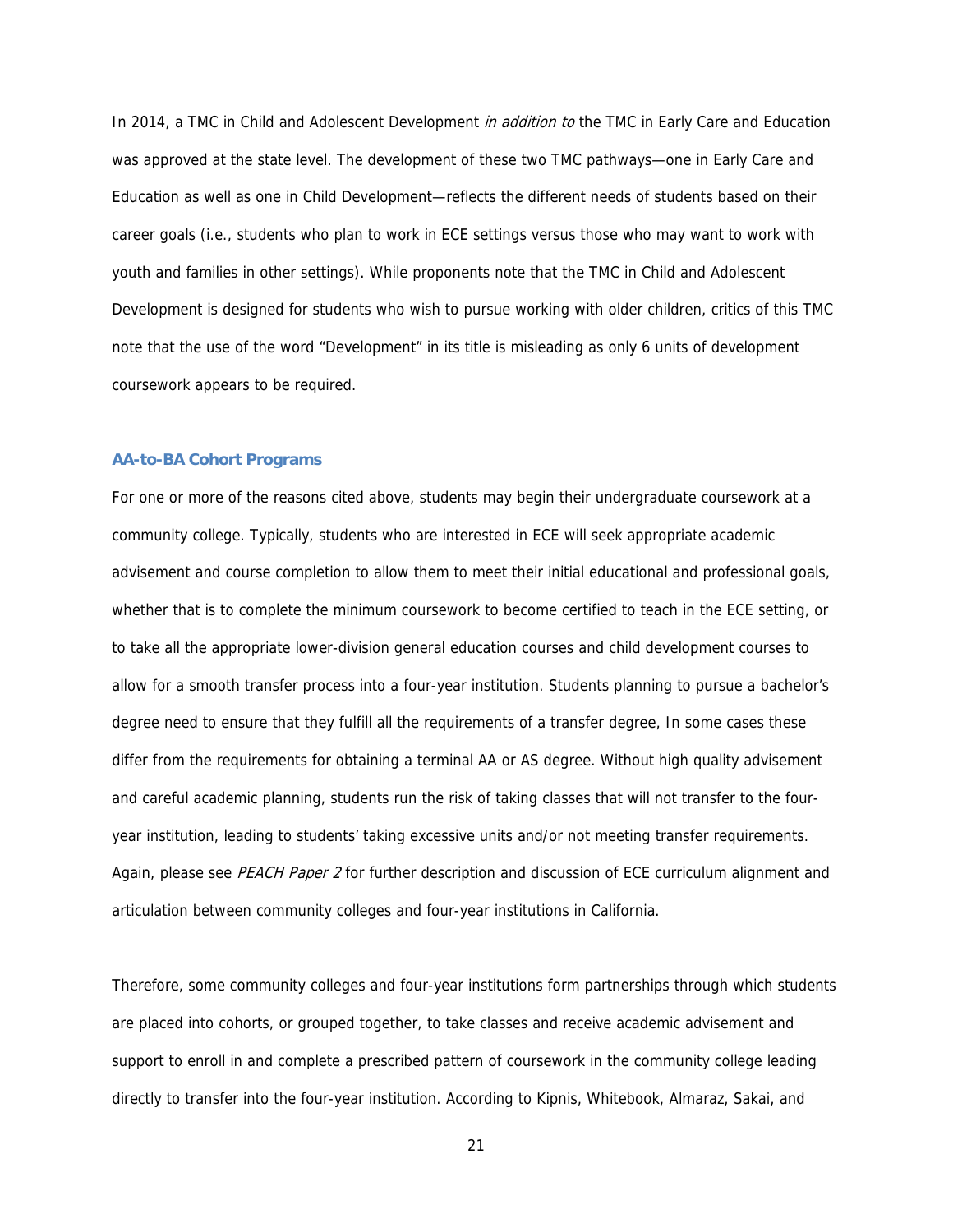Austin (2012), cohort programs have been found to make student persistence toward achieving a degree goal more likely. These programs also typically provide carefully designed academic and career advisement. These cohort programs often provide other student supports as well, including financial stipends. Such programs typically require an external grant funding source to provide these additional academic supports and advisement. In some cases, designated sections of required courses are offered for the students in a particular cohort, and often these sections receive additional grant funding.

Examples in Los Angeles County include the ECE cohort partnership between Los Angeles City College (LACC) and California State University, Los Angeles (CSULA), in which some upper-division CSULA Child Development bachelor's degree courses were offered on the LACC campus, taught by CSULA faculty. Additionally, a partnership between Santa Monica College (SMC) and National University (NU) provides a pathway of ECE advisement and education beginning in local high schools continuing through lower division coursework at SMC and culminating in a bachelor's degree at National University. Kipnis et al. (2012) notes the positive effects of cohort four-year programs in four California counties, with results that reflect students' higher rates of degree completion.

#### **Policy Related to Bachelor's Degree Completion**

As an example of how policy can inform and support ECE professionals' achievement of a bachelor's degree, Los Angeles County Office of Education (LACOE) Head Start has partnered with the CSU Chancellor's Office and CSULA Child Development faculty. The goal of this collaboration is to provide a pathway for Head Start and Early Head Start teachers that addresses the challenges they face. These teachers work full-time during the day, may have extremely varied educational histories, and/or have completed a range of related coursework. Steps in this process include (a) determining the specific educational/coursework needs of each participating Head Start staff, (b) designing place-based and onsite ECE professional development education as credit-bearing courses, and (c) identifying CSU courses that could be offered at the worksite or at other local locations to facilitate a cohort experience for ECE professionals who could benefit from both the support and the convenience of such course offerings (A.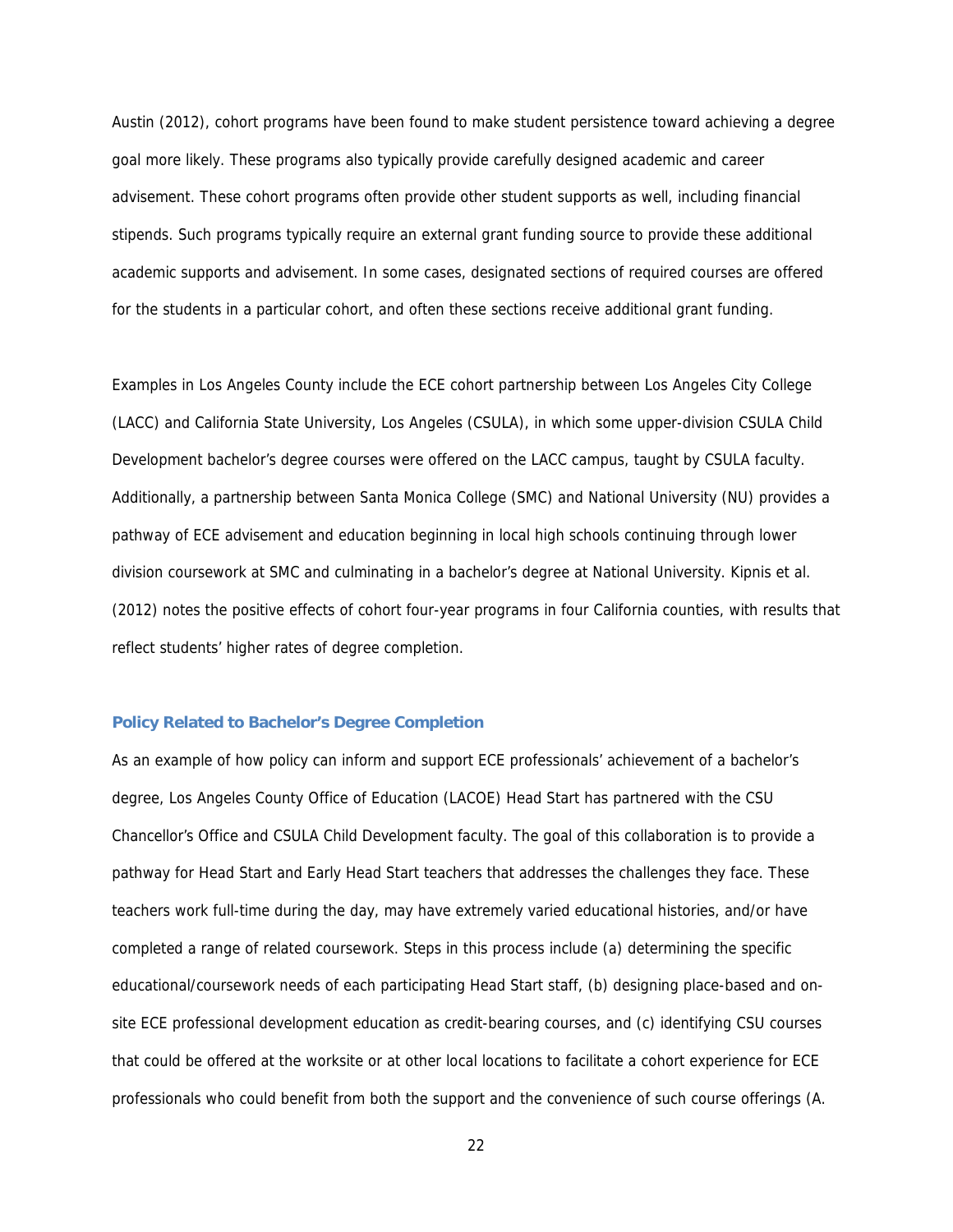Fuligni, personal communication, June 19, 2014). Challenges related to offering CSU courses on offcampus locations include determining which CSU campus should offer the courses and how these course offerings should be staffed and funded. Discussions have also considered the importance of providing elements of a typical academic experience that might not be provided by this educational experience, such as learning to navigate a college campus and engaging in class discussions and exchange of ideas with students from a range of non-Head Start backgrounds working with young children and their families.

#### **Conclusions, Considerations, and Recommendations**

Several themes emerged from the PEACH BA/BS Working Group CSU campus visits that can be used to guide efforts related to current and future ECE-related bachelor's degree programs:

- 1. It is recognized that there is potential for tension between Child Development or ECE-related programs/departments and the Colleges of Education on CSU campuses as statewide discussions of an ECE credential heighten.
- 2. It is also recognized that this concern is based upon historically-developed assumptions and relationship dynamics do not need to be perpetuated in future collaborative efforts. The development of a joint program on one campus attests to positive examples of emerging collaborations. The goal is to seek ways to collaborate effectively with Colleges of Education so that Child Development academic units have a meaningful role in the planning and implementation of an ECE credential and/or related certificates. It is apparent that there will be significant opportunities to develop or enhance existing relationships across disciplines due to current policy initiatives to increase higher education opportunities for ECE professionals.
- 3. The PEACH BA/BS Working Group campus visits highlighted several institutional issues related to program support and budget challenges:
	- a. Passage of Prop 30 and the improving financial climate in the state and nation may indicate a better financial picture over the next few years.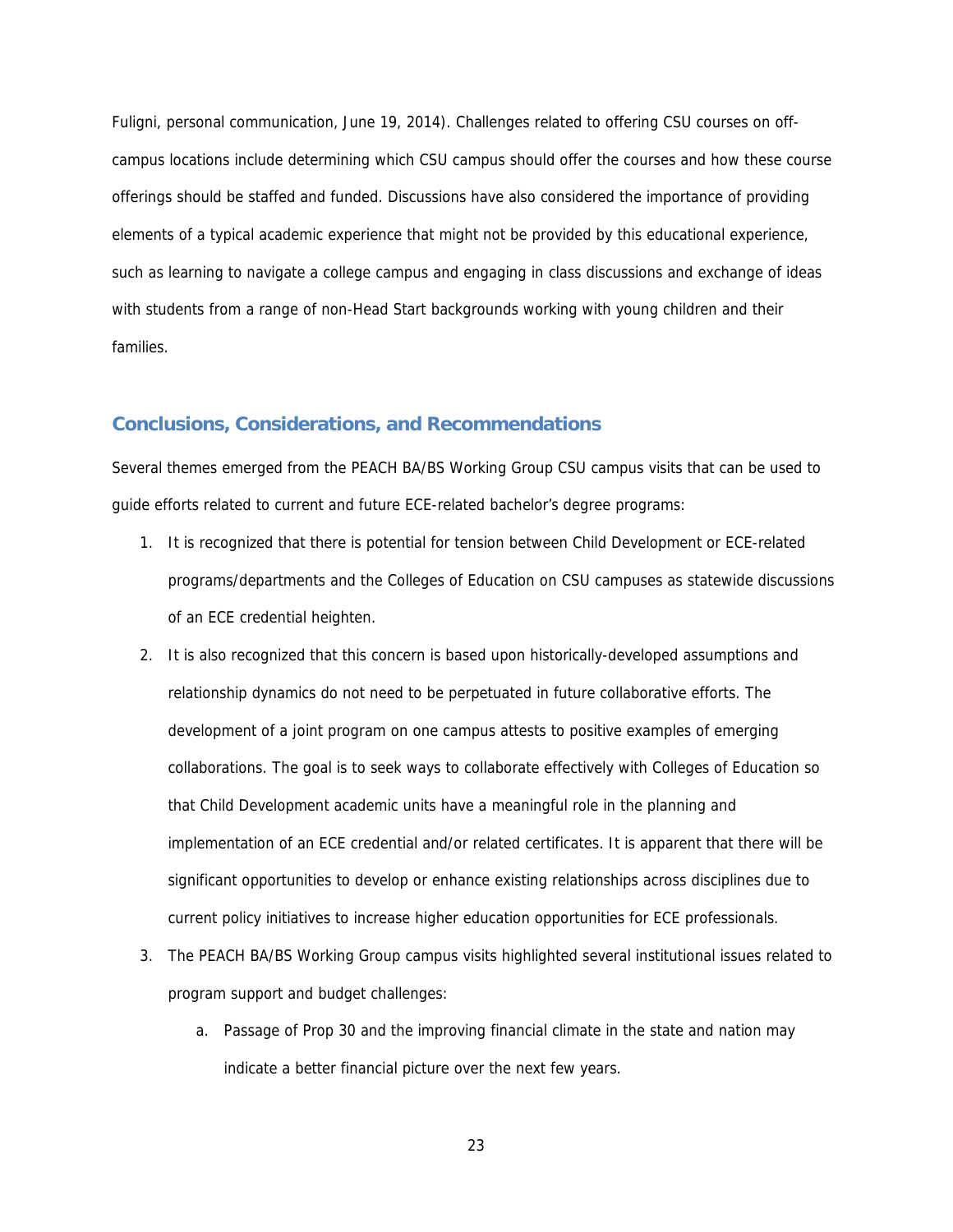b. Curricular policies are a potential challenge for the development of new degree or certificate programs, especially when the approval and offering of new courses or programs require the deletion of other course or program offerings.

Moreover, the description of undergraduate programs reviewed in this paper leads to several conclusions. First, there is great diversity in the coursework required across campuses in Los Angeles County to obtain a bachelor's degree that focuses on, or is related to, early care and education. Some programs offer a wide range of electives, enabling students to develop their own individualized academic program, whereas other programs contain a large number of required courses specifically preparing students for curriculum design, teaching, assessment, and/or administration in ECE program settings. In addition, ECE-related academic programs are currently housed in a wide range of departments (e.g., Child Development, Human Development, Developmental Psychology, Child and Family Studies) and colleges (e.g., Education, Health and Human Services, Human Development) further adding to the lack of commonality in content across ECE-related bachelor's level education. This situation likely challenges new students' ability to navigate the system to identify and follow their selected academic and career pathway.

Additionally, an examination of ECE-related academic program faculty reveals that their own professional preparation varies widely in knowledge, skills, and experiences with young children and their families in ECE settings (Please see PEACH Paper 5 - Completing the System: The Current Status of ECE Doctoral and Master's Degree Programs in Los Angeles County for more information). These and other related faculty profile factors contribute to ECE-related academic program variability (Whitebook et al., 2012). Therefore, a student's disparate experiences in any given ECE-related bachelor's program may be reflective of faculty characteristics, in addition to their course offerings.

Furthermore, recent reviews of ECE-related bachelor's level education have focused on the importance of teachers' critical and creative thinking, expert communication, and interaction skills to improve the quality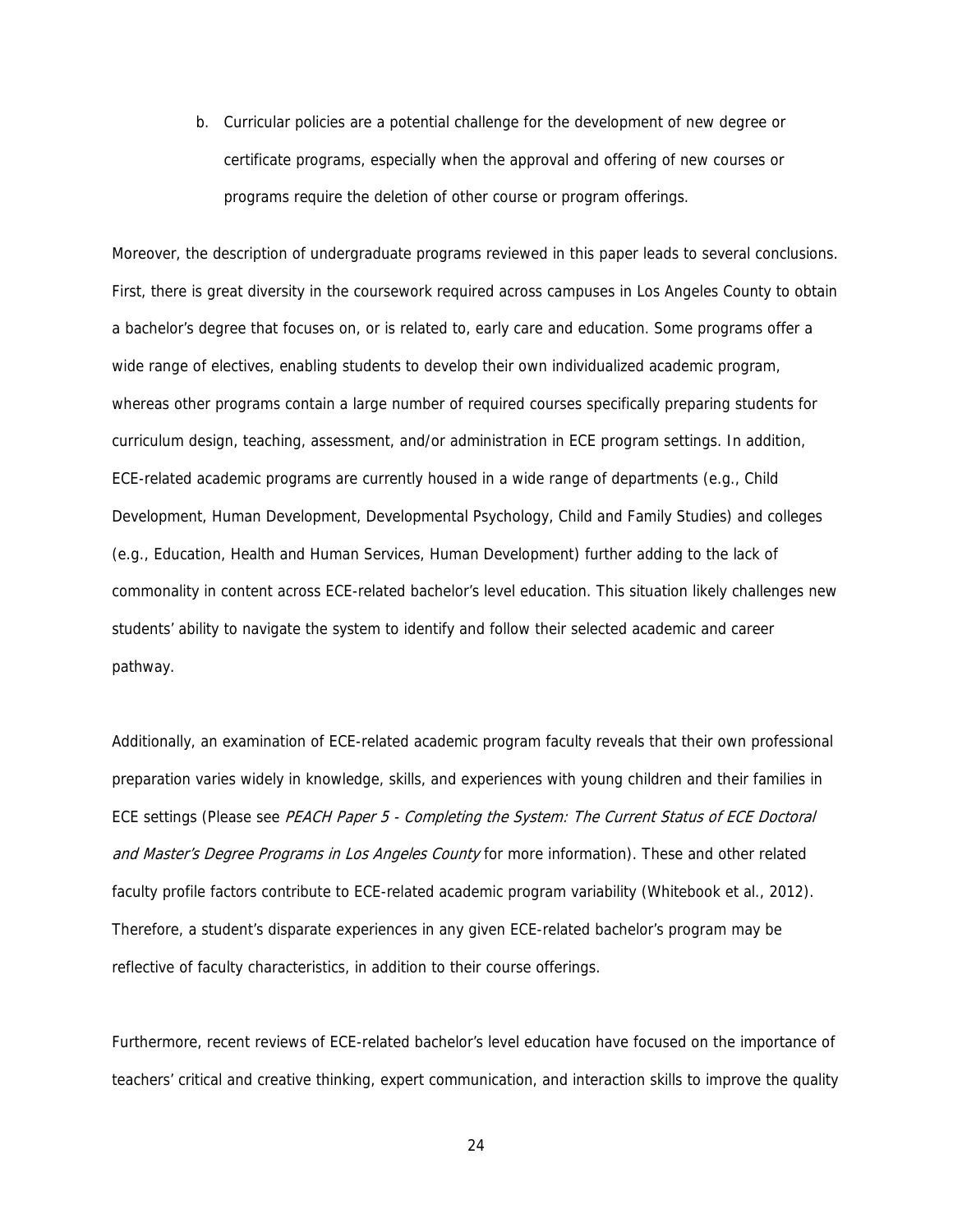of early education. However, from the present PEACH research review, it is not apparent that existing ECE-related bachelor's programs consistently focus on the development of these skills as primary student learning outcomes. It is anticipated that students will increasingly seek ECE-related bachelor's-level education as requirements for ECE teaching and public recognition of the importance of the early childhood period rise. Review of the research also indicates that ECE-related professional development policy and planning reflect an appreciation of and support for maintaining multiple academic pathways to facilitate ECE teachers' bachelor's degree completion.

Limitations revealed in this review of research and in current academic programs also indicate that while a range of ECE-related programs are options for ECE professional preparation, a deeper examination is required of each program's curriculum and design to determine its degree of usefulness for the developing teacher. More specifically, core and elective course content (including treatment of language development, working with ethnically and linguistically diverse children, as well as working with families and supporting family engagement), clinical practice requirements, as well as targeted academic advisement and monetary supports, alignment with state ECE competencies, Infant-Toddler and Preschool Foundations and Curriculum Frameworks, and related professional preparation program standards and accreditation (e.g., NAEYC program recognition and NCATE program accreditation) should be considered as important aspects of any bachelor's program in ECE.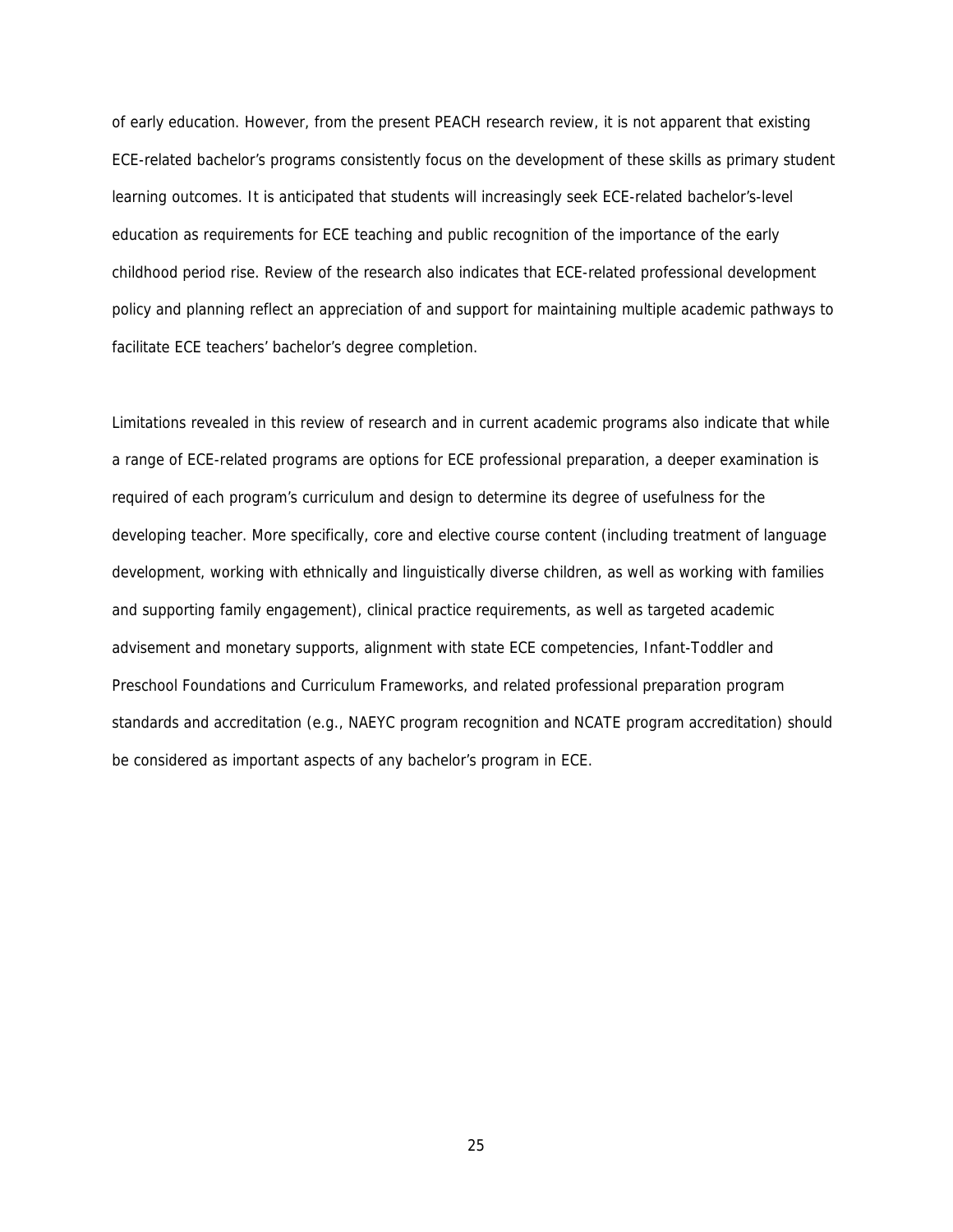#### **References**

- Barnett, W. S. (2004). Better teachers, better preschools: Student achievements linked to teacher qualifications. New Brunswick, NJ: National Institute for Early Education Research, Rutgers University. Retrieved from http://nieer.org/resources/policybriefs/2.pdf
- Barnett, W. S. (2011). Minimum requirements for preschool teacher educational qualifications, in E. Zigler, W. S. Gilliam, and W. S. Barnett (Eds.), The Pre-K Debates (pp. 48-54). Baltimore, MD: Brookes.
- Barnett, W. S., Epstein, D.J, Friedman, A.H., Stevenson Boyd, J., & Hustedt, J. (2009). The state of preschool 2008: State preschool yearbook. New Brunswick, NJ: National Institute for Early Education Research, Rutgers University. Retrieved from http://nieer.org/sites/nieer/files/2011yearbook.pdf
- Bowman, B. T. (2011). Bachelor's degrees are necessary but not sufficient: Preparing teachers to teach young children. In E. Zigler, W. S. Gilliam, and W. S. Barnett (Eds.), The pre-K debates (pp. 54-57). Baltimore, MD: Brookes.
- Bowman, B. T., Donavan, M. S., & Burns, M. S. (2001). Eager to learn: Educating our preschoolers. Washington, DC: National Academics Press.
- Burchinal, M., Kainz, K., & Cai, Y. (2011). How well do our measures of quality predict child outcomes? A meta-analysis and coordinated analysis of data from large-scale studies of early childhood settings. In M. Zaslow, I. Martinez-Beck, K. Tout, T. Halle, M. Zaslow, I. Martinez-Beck,T. Halle (Eds.), Quality measurement in early childhood settings (pp. 11-31). Baltimore, MD: Brookes.
- Cunningham, A. F., Zibulsky, J. & Callahan, M. D., (2009). Starting small: Building preschool teacher knowledge that supports early literacy development. Reading and Writing: An Interdisciplinary Journal, 22, 487-510.
- Early, D. M., Barbarin, O., Bryant, D., Burchinal, M., Chang, F., Clifford, R., Crawford, G., Weaver, W., Howes, C., Ritchie, S., Kraft-Sayre, M., Pianta, R. C., & Barnett, W.S. (2005). Pre-kindergarten in eleven states: NCEDL's multi-state study of pre-kindergarten & study of State-Wide Early Education Programs (SWEEP), preliminary descriptive report. Chapel Hill, NC: FPG Child Development Institute, University of North Carolina.
- Fuller, B. (2011). College credentials and caring: How teacher training could lift young children. In E. Zigler, W. S. Gilliam, and W. S. Barnett (Eds.), The pre-K debates (pp. 57-63). Baltimore, MD: Brookes.
- Head Start. (n.d.). Statutory Degree and Credentialing Requirements for Head Start Teaching Staff. Retrieved from http://eclkc.ohs.acf.hhs.gov/hslc/standards/IMs/2008/resour\_ime\_012\_0081908.html
- Helburn, Suzanne W. (1995). Cost, Quality, and Child Outcomes in Child Care Centers: Technical Report. Denver, CO: Department of Economics, Center for Research in Economic and Social Policy, University of Colorado at Denver.
- Howes, C., Burchinal, M., Pianta, R., Bryant, D., Early, D., Clifford, R., & Barbarin, O. (2008). Ready to learn? Children's pre-academic achievement in pre-kindergarten programs. *Early Childhood* Research Quarterly, 23, 27-50.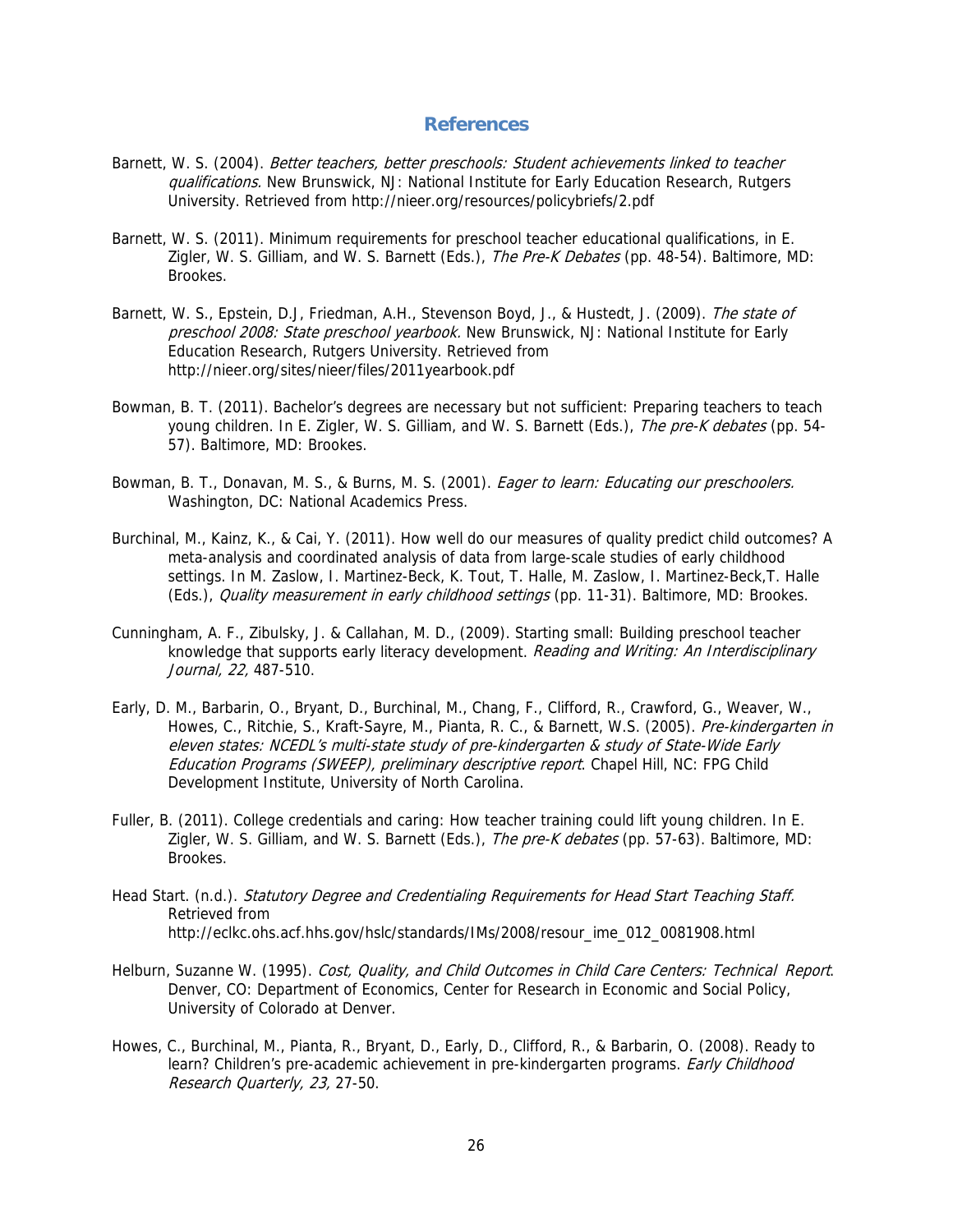- Howes, C., & Pianta, R. C. (2011). Foundations for teaching excellence: Connecting early childhood quality rating, professional development, and competency systems in states. Baltimore, MD: Paul H. Brookes Publishing.
- Kagan, S., & Gomez, R. (2011). B.A. Plus: Reconciling reality and reach. In E. Zigler, W. S. Gilliam, and W. S. Barnett (Eds.), The Pre-K Debates (pp. 68-73). Baltimore, MD: Brookes.
- Karoly, L. A. (2012). A golden opportunity: Advancing California's early care and education workforce professional development system. Santa Monica, CA: RAND Corporation. Retrieved from http://www.rand.org/pubs/monographs/MG1188
- Kelley, P. & Camilli, G. (2007). The impact of teacher education on outcomes in center-based early childhood programs: A meta-analysis. New Brunswick, NJ: National Institute for Early Education Research. Retrieved from http://nieer.org/resources/research/TeacherEd.pdf
- Kipnis, F., Whitebook, M., Almaraz, M., Sakai, L., & Austin, L. J. E. (2012). Learning together: A study of six BA completion cohort programs in early care and education: Year 4. Berkeley, CA: Center for the Study of Child Care Employment, Institute of Industrial Relations, University of California at Berkeley. Retrieved from http://www.irle.berkeley.edu/cscce/wpcontent/uploads/2012/02/LearningTogetherYear4Report.pdf
- Los Angeles County Office of Education. (2013). The Write Start: Spring 2013 A newsletter for the LACOE Head Start and State Preschool Community. Retrieved from http://www.prekkid.org/userfiles/file/WriteStart\_Spring-2013%20WEB.pdf
- Mashburn, A.J., Pianta, R.C., Hamre, B.K., Downer, J.T., Barbarin, O., Bryant, D., et al. (2008). Measures of classroom quality in pre-kindergarten and children's development of academic, language and social skills. Child Development, 79(3), 732–749.
- Mead, S., & Carey, K. (2011, August). Beyond the bachelor's: The case for charter colleges of early childhood education. Washington, DC: Brookings-Rockefeller Project on State and Metropolitan Innovation, the Brookings Institution.
- NICHD Early Child Care Research Network. (2003). Does quality of child care affect child outcomes at age 4-1/2? Developmental Psychology, 39, 451–469.
- Peisner-Feinberg, E. S., & Burchinal, M. R. (1997). Relations between preschool children's child-care experiences and concurrent development: The Cost, Quality, and Outcomes Study. Merrill-Palmer Quarterly, 43, 451–477.
- Pianta, R., Howes, C., Burchinal, M., Bryant, D., Clifford, R., Early, D., & Barbarin, O., (2005). Features of pre-kindergarten programs, classrooms, and teachers: Do they predict observed classroom quality and child-teacher interactions? Applied Developmental Science, 9(3), 144-159.
- Vu, J. A., Jeon, H.-J., & Howes, C. (2008). Formal education, credential or both: Early childhood classroom practices. Early Education and Development, 19(3), 479-504.
- Whitebook, M., Austin, L. J. E., Ryan, S., Kipnis, F., Almarez, M, & Sakai, L. (2012) By default or design?; Variations in higher education programs for early care and education teachers and their implications for research methodology, policy, and practice. Center for the Study of Child Care Employment, University of California, Berkley. Retrieved from http://www.irle.berkeley.edu/cscce/wpcontent/uploads/2012/01/ByDefaultOrByDesign\_FullReport\_2012.pdf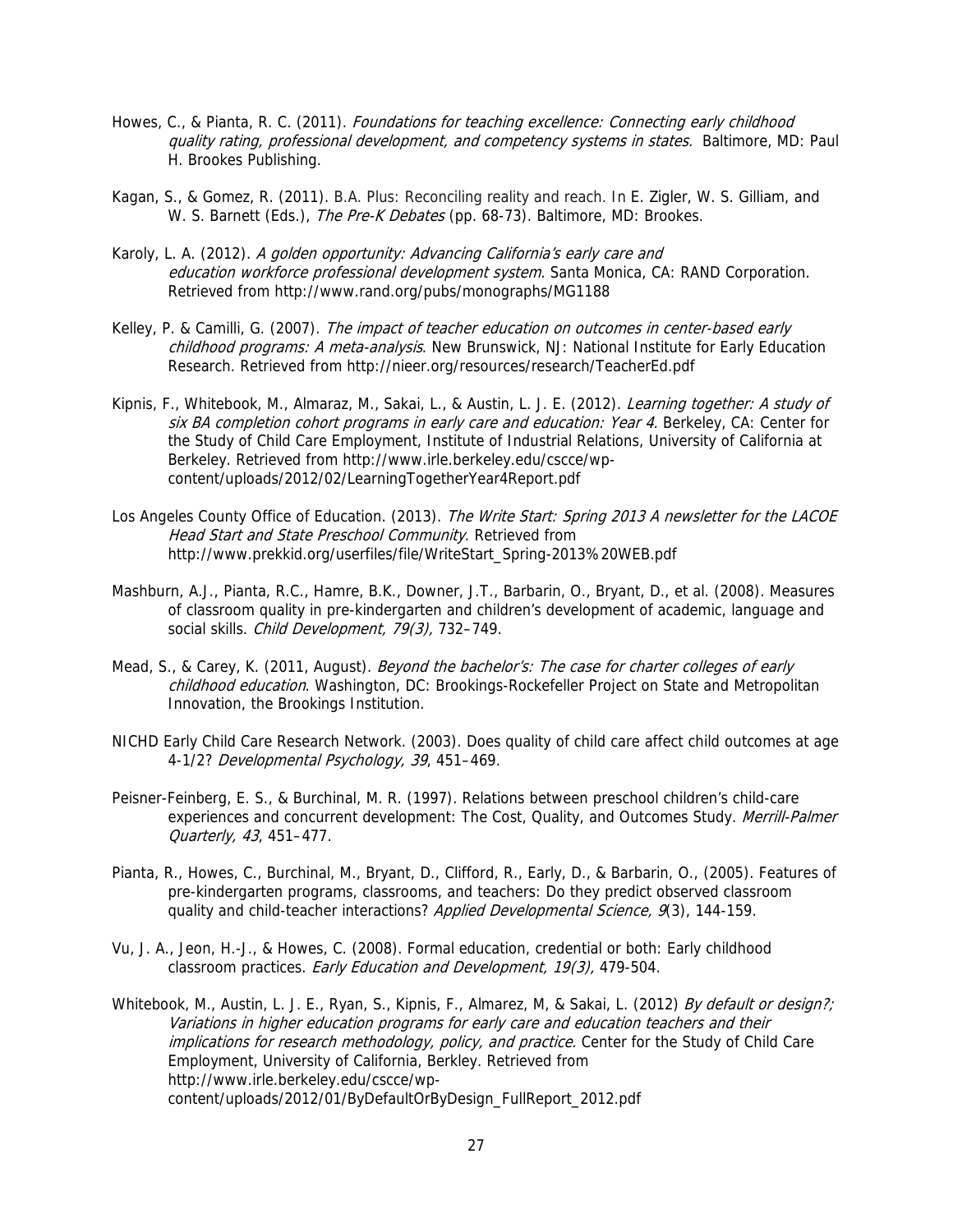- Whitebook, M., Bellm, D., Lee, Y., & Sakai, L. (2005). Time to revamp and expand: Early childhood teacher preparation programs in California's institutions of higher education. Berkeley, CA: Center for the Study of Child Care Employment. Retrieved from http://www.irle.berkeley.edu/cscce/wpcontent/uploads/2005/01/revamp\_report.pdf
- Whitebook, M., Howes, C., & Phillips, D. (1989). Who cares? Child care teachers and the quality of care in America. Oakland, CA: Child Care Employee Project.
- Whitebook, M., & Ryan, S. (2011). Degrees in context: asking the right questions about preparing skilled and effective teachers of young children. Berkeley, CA: Center for the Study of Child Care Employment, University of California at Berkeley. Retrieved from http://www.irle.berkeley.edu/cscce/wp-content/uploads/2011/04/DegreesinContext\_2011.pdf
- Zigler, E., Gilliam, W. S., & Barnett, W.S., (Eds.) (2011). Pre-K Debates: Current controversies and issues. Baltimore, MD: Paul H. Brookes Publishing.

# **Related IHE Websites**

#### **California State University, Channel Islands**

BA in Early Childhood Studies: http://earlychildhoodstudies.csuci.edu/index.htm

#### **California State University, Dominguez Hills**

BS in Child Development: http://www.csudh.edu/catalog/Fall2011Addendum/ChildDevelopment.shtml

#### **California State University, Fullerton**

http://hhd.fullerton.edu/CAS/index.htm

#### **California State University, Long Beach**

BA option in Child Development and Family Studies http://www.csulb.edu/divisions/aa/catalog/current/chhs/child\_development/fcs\_ba01.html

#### **California State University, Los Angeles**

BA in Child Development, option in ECE Administration http://ecatalog.calstatela.edu/preview\_program.php?catoid=4&poid=394

#### **California State University, Northridge**

BS, Family and Consumer Sciences with option in Family Studies, Pattern A: Childcare Administration & BA, Child and Adolescent Development: http://www.csun.edu/catalog/?s=family+and+consumer+sciences

#### **Cal Poly Pomona**

BS, Early Childhood (program currently being developed): http://www.csupomona.edu/~ceis/departments.shtml

#### **National University**

BA in Early Childhood Education: http://www.nu.edu/OurPrograms/SchoolOfEducation/TeacherEducation/Programs/EarlyChildhood Development.html